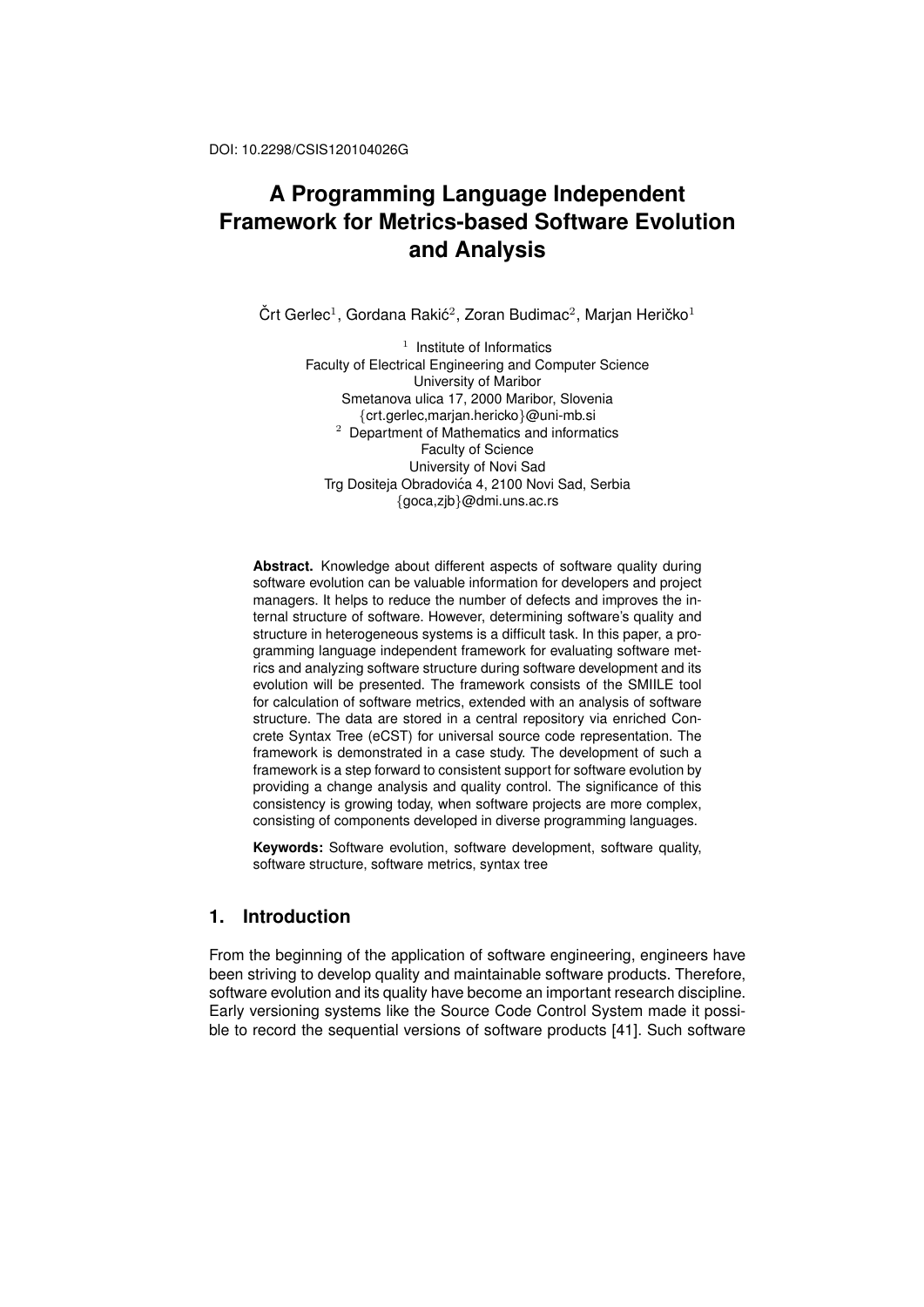history has been important to understand what, where and when a change was applied. Beside versioning systems, software quality measures have been researched. The first published book that describe software metrics appeared in 1976 [20] but the first attempts at applying software metrics had already taken place in the late 1960s [17]. With the spread of software metrics, a need for the appropriate storage of such data grew. In 1993, Pfleeger described the importance of data collecting and determined their success in a metrics program [37].

Various approaches have been used to analyze software evolution. The majority of them are programming language specific. Their meta-models are not general and do not enable a structural software comparison between different systems. Thus, making a comparison between the structural software evolution of two systems or of two components with the same system that are written in different programming languages (e.g. Java and C#), is not possible. A similar problem can be found in the field of software metrics. Existing approaches that define the metrics and its algorithms are programming language specific. Furthermore, the algorithms usually differ between the tools. Thus, a software metric comparison in heterogeneous systems is not accurate.

The purpose of this study is to deal with the problems surrounding programming language dependent frameworks and approaches that describe software metrics and software structure. Thus, a general framework that allows a programming language independent representation and evaluation of software artifacts has been developed. It consists of three major components. The first component of the framework is a language independent meta-model for representing a source code structure. The main purpose is to provide sufficient data for a further evolutionary analysis based on software structures (e.g. detecting structural source code changes between sequential software versions). The second one is the SMIILE (Software Metrics Independent of Input LanguagE) tool. Its main advantage is to define an universal implementation of metric algorithms (e.g. algorithm for the cyclomatic complexity) built upon the meta-model. Both components are based on the enriched Concrete Syntax Tree (eCST) that represents an internal representation of source code. The eCST is built on "universal" nodes that are common for all programming languages. However, in order to store the software artifacts and conduct a deeper analysis, an appropriate repository is needed. To fulfill this demand, a specific repository was build and integrated as the third component in the framework.

In our case study, the application of the framework will be shown. Its goal is to apply the framework (i.e. meta-models) in practice by using the SMIILE tool for defining and calculating software metric values and by using structural source code representation from different programming languages.

The contribution of this paper is the development of a programming language independent framework for metrics-based software evolution and analysis. This goal was achieved by (1) adjusting the eCST concept in order to support a language-independent source code structure representation that en-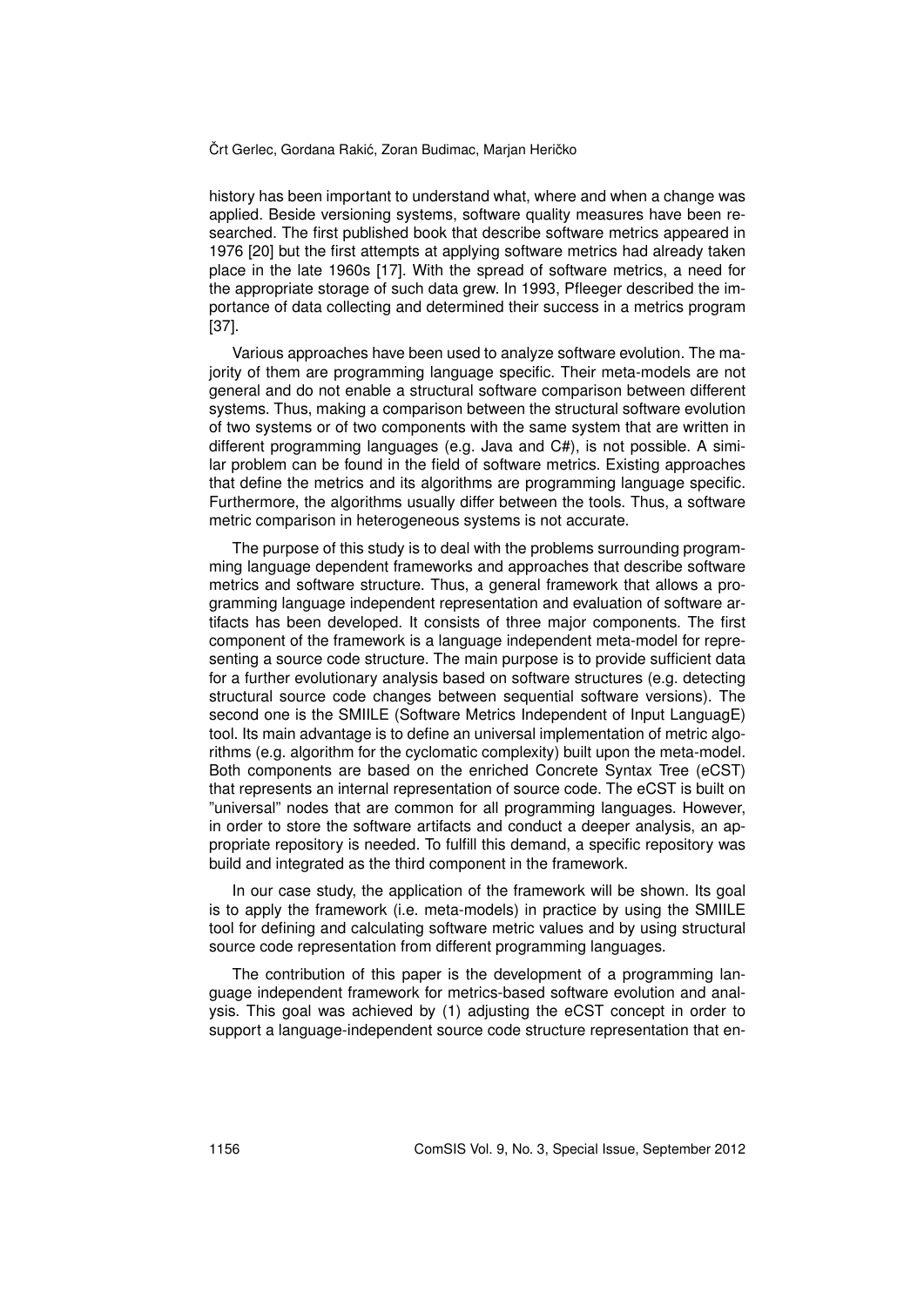ables evolutionary analysis based on software structure and by (2) integrating the SMIILE tool with a central repository that supports eCST.

This paper is organized as follows: The background, needed for understanding the study, and the motivation are described in section 2. Then, the preliminary works are introduced in section 3. The programming language independent framework for metrics and structural analysis in software evolution is briefly described in section 4. In the section 5, the framework application is presented with a case study. The validity and limitations of this research are stated in section 6. In the section 7, state-of-the-art tools and approaches for analyzing software metrics and software structure are introduced. In the last section, the conclusion and ideas for future work are provided.

### **2. Background and motivation**

This section describes three important notions of the study (i.e. software evolution, software metrics and software repository) and the motivation.

#### **2.1. Software evolution**

The field of software evolution has become an interesting area over the last decade, leading to an increase in the amount of research on the subject [14]. Lehman et al. [31] describes two perspectives on software evolution. The first perspective focuses on the questions of "what and why" and describes the nature of software evolution and its properties. On the other hand, the second perspective is focused on the word "how" and covers areas like the theories, abstractions, languages, activities, methods and tools required to evolve software.

Software evolution could also be understood as continuous adaptation. Software changes, that are caused by an adaptation process, are usually partitioned into three general classes [33]. The first class includes corrections that tend to be fixes of source code errors. However, there are also some other error fixes that are related to software design, architecture and requirements. The next class consists of improvements. They tend to include things like increases in performance, usability, maintainability, etc. The last class comprises enhancements that represent new features or functions that are visible to the users of the end system.

Software systems evolve continuously in order to satisfy all users' needs and requirements. The research in [26] showed that the software history is a good indicator for its quality. Therefore, it is vital for companies to ensure mechanism that tracks the changes during the development in order to minimize the risk for potential new bugs.

Software changes are part of software evolution. Thus, it is important to analyze these changes from a structural and qualitative point of view and then compare the results.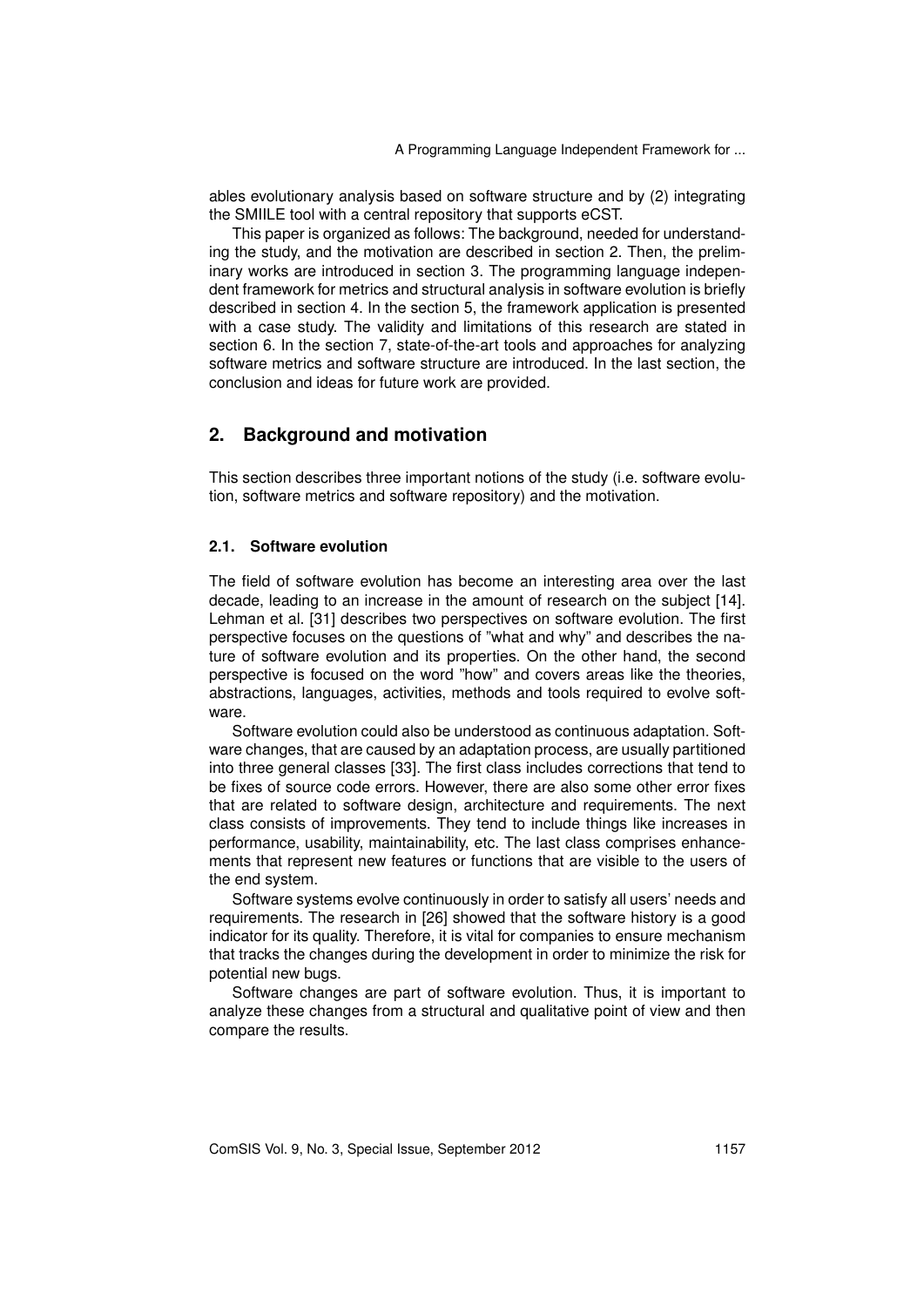Structural source code changes are constant during software development. They are usually made when new functionality is added to the existing software product or during the updates. Moreover, changes are also made in refactoring and debugging processes. In this paper, a structural source code change is defined as an object-oriented change on a class (e.g. the add/remove method) between two sequential versions. The examples of structural source code changes are:

- **–** add parameter, field and method,
- **–** remove parameter, field and method,
- **–** hide and unhide method,
- **–** rename method,
- **–** move attribute, method and class,
- **–** extract superclass, interface and class,
- **–** pull up field and method,
- **–** push down field and method, and
- **–** inline class.

In the sense of software evolution, our study focuses on defining a programming language independent meta-model that is based on the time (i.e. version) component. Its intent is to collect sufficient data about software structure and its quality properties. Such a meta-model enables further evolutionary analysis upon the collected data. However, the change detection process uses several rules in order to identify structural changes between two source code versions. Each rule represents one change type (e.g. add method) and usually accepts two parameters. For example, the first parameter is metadata for a class in version n and the second parameter represents the same class in the next version (i.e. n+1). If the metadata for the same class in two sequential versions fulfills the demands of the rules, the change type that the rule represents, was used on the class. Even though the change detection process has already been implemented, it is out of the scope of this paper.

#### **2.2. Software product metrics**

The measuring and continual monitoring of a software product is crucial for success in the software development process. From this perspective, software metrics, the software metrics tool and the software metrics repository are crucial notions.

Software metrics can be defined as numerical values that reflect the properties of a software development processes and software products [34]. There are numerous categorizations of software metrics but when considering the measurements, target metrics can be divided into three main categories: product metrics, process metrics and project metrics [29]. In the rest of the paper, we will deal with product metrics and especially code metrics as a sub-category of product metrics. First, we will specify some of the product metrics used in the rest of the paper: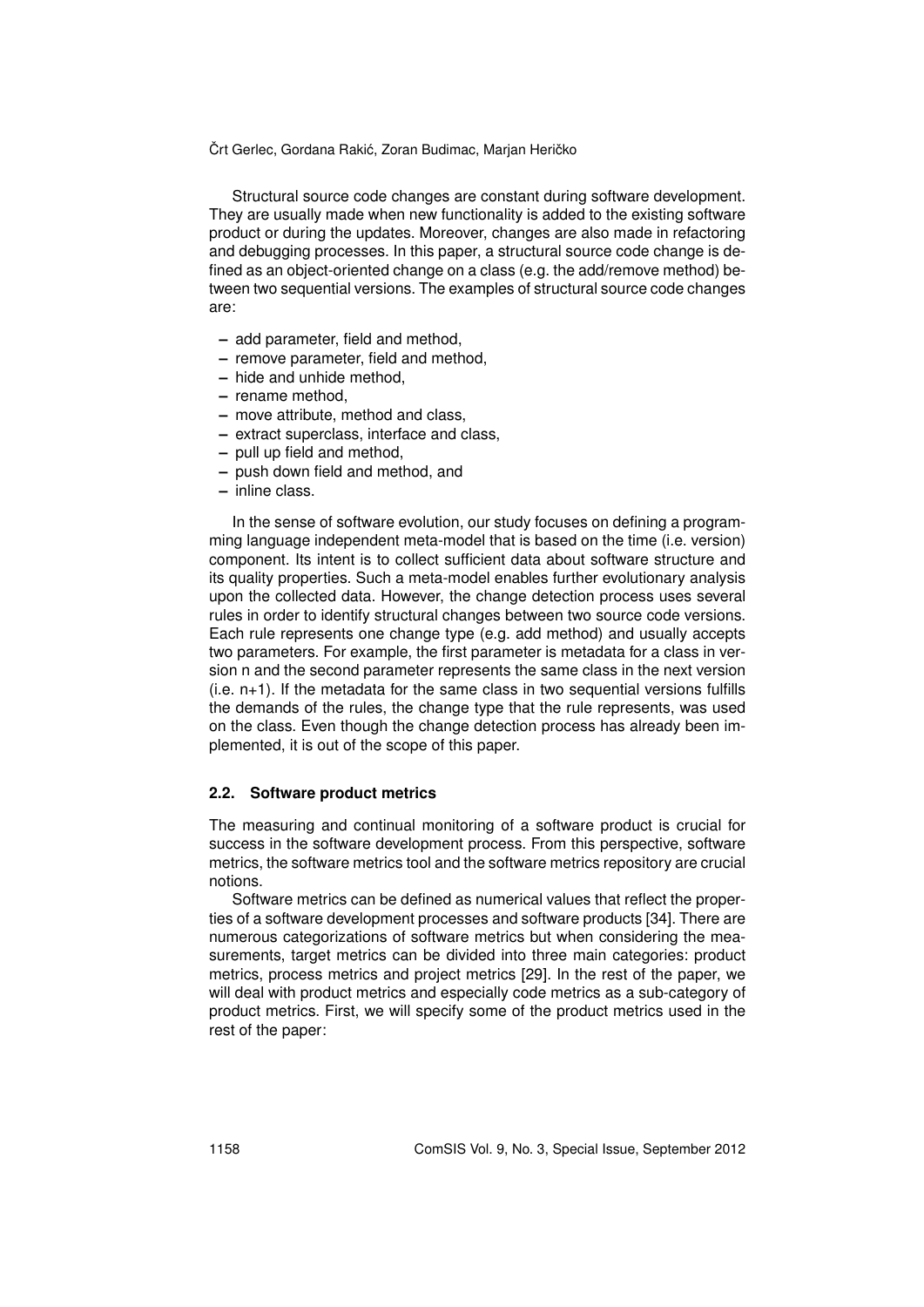- **–** Cyclomatic Complexity (CC) reflects structure complexity based on controlflow structures in the program.
- **–** Halstead Metrics (H) reflects the complexity of the program based on number of operators and operands.
- **–** Lines of Code (LOC) represents the length of the source code expressed in the number of lines of source code. It is common to differentiate between the number of lines of comment (CLOC), source code (SLOC), etc.
- **–** Object Oriented metrics (OO) the family of metrics related to the object orientation of software. On the other hand, the term *design metrics* is often used and usually describes metrics related to characteristics of object oriented development and design. However, some examples of the metrics used in this paper are:
	- *•* Number of Classes (NOC) reflects the number of classes contained in the package, namespace, project, etc.
	- *•* Number of Interfaces (NOI) reflects the number of interfaces contained in the package, namespace, project, etc.
	- *•* Number of Methods (NOM) reflects the number of methods declared in the unit (class, interface, etc).
	- *•* Number of Properties (NOP) reflects the number of properties declared in the unit (class, interface, etc).
	- *•* Number of Attributes (NOA) reflects the number of attributes declared in the unit (class, interface, etc).

Nowadays, various software metrics tools are used for automatic calculations of software metrics. However, achieveing accuracy of the gathered metric values and the appropriate interpretation of extracted data is often the hardest step.

In section 7, problems in the area of consistent and systematic application of software metrics will be presented. During the exploration, the strong dependency of the applicability of software metrics on an input programming language was recognized as one of the main weaknesses in this field. Introducing an enriched Concrete Syntax Tree (eCST) for intermediate representation of the source code resulted in a step towards programming language independence.

#### **2.3. Software repositories**

In order to perform a detailed measurement and analysis and interpretation of numerous software metric values, a repository is needed. Its aim is to collect [24], store and enable access to a wide range of metric values (e.g. product, process and resource metric values) collected from software products, software development processes and project management tools. The collected data, extracted with different tools, helps project leaders and development teams get a better overview of a project.

Software repositories have been recognized as an important tool in the past. Carnegie et al. [27] suggested that software organizations should implement systems to define, collect, store, analyze and use process data. Furthermore,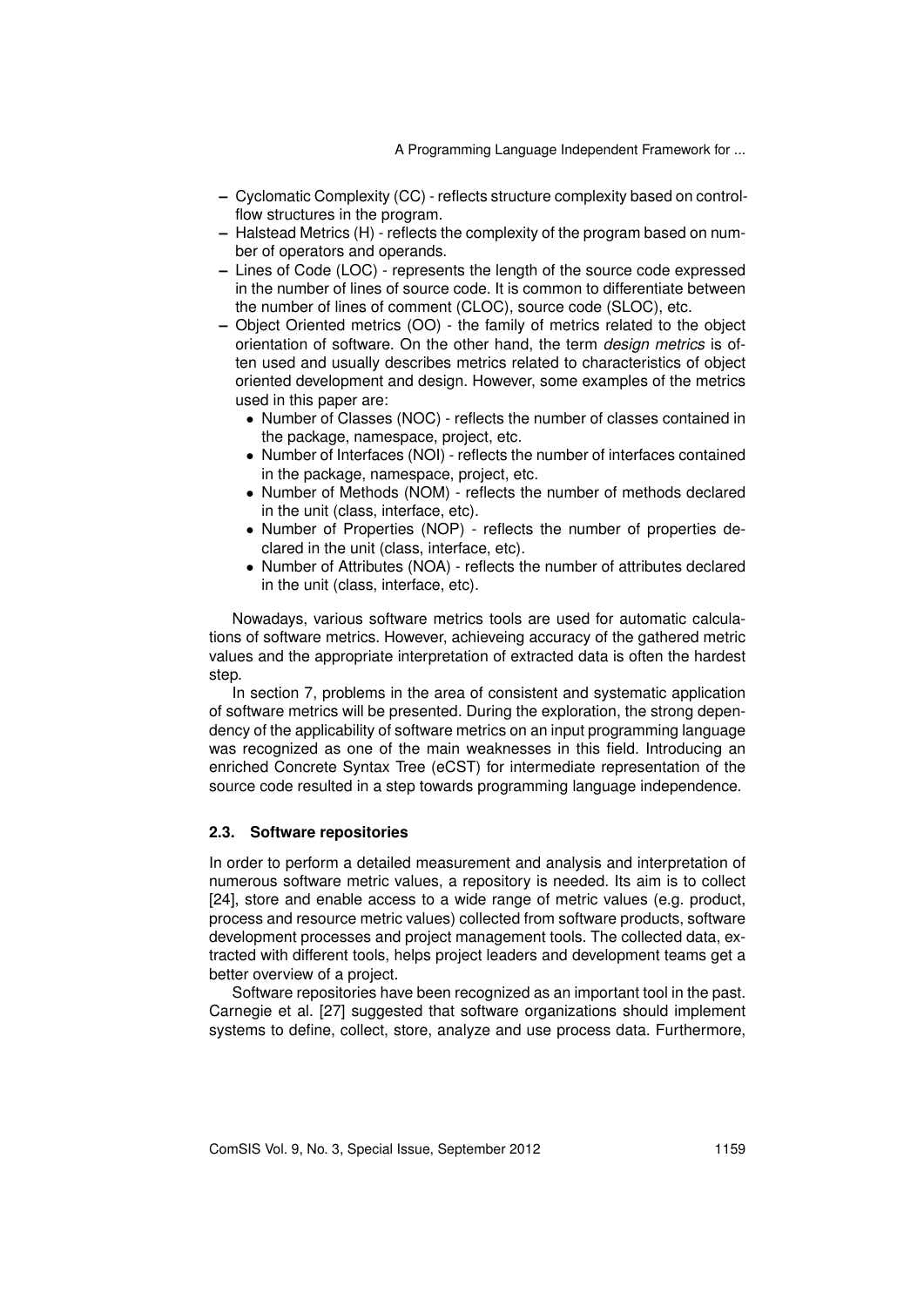Basili [12] suggested that data analysis routines should be implemented in order to extract derived data from the row data. Then, all collected data should be stored in a computerized database. In the study conducted by Goeminne et al. [22] the term "repository" is defined as follows: "A data source containing information that is relevant to the software product or process, and that can be accessed and modified by different persons by using their identity." Repositories collect various properties of software systems (e.g the version of the source code). As mentioned earlier, metrics repositories store data about a software product (i.e. software metrics) while other repositories store different data (e.g. properties of software processes). However, with historical insight over the software properties, users become familiar with changes that were made over time. With such knowledge, users are able to predict changes in the future and act if the negative trend is detected. Thus, the establishment of software repositories is sensible in organizations.

#### **2.4. Motivation**

Related research has also shown that there is no fully consistent tool support for measurement and analysis during software development and maintenance. The tools used for these purposes have some limitations (e.g. limited programming language support, weak and inconsistent usage of metrics and/or testing techniques, etc).

Large software systems are written in several programming languages. In order to ensure a high level of software quality, we have to know the condition of every part of a system. Furthermore, in order to evaluate such systems, different tools have to be used. However, these tools usually provide inconsistent values for software metrics [36], [32], [43] and therefore, a comparison between different parts of a system, written in different programming languages, is not applicable.

In the field of software evolution, which enforces techniques such as advising, recommending and the automating of refactoring and reengineering, solutions that are based on a common intermediate structure can be a key supporting element. This support could be based on metrics, testing and deeper static and structure analysis. The development of such support would introduce new values into the field of software engineering. For all of these reasons, a proposed universal tree could be an appropriate internal representation applicable toward all stated goals. Universality of internal structure is important for meeting consistency in all fields.

By realization of this idea a key benefit could be made from language independence of eCST and its universality and broad applicability.

#### **3. Preliminary work**

In this section, the preliminary work for developing a tool for change analysis during software evolution will be described. Furthermore, a description of eCST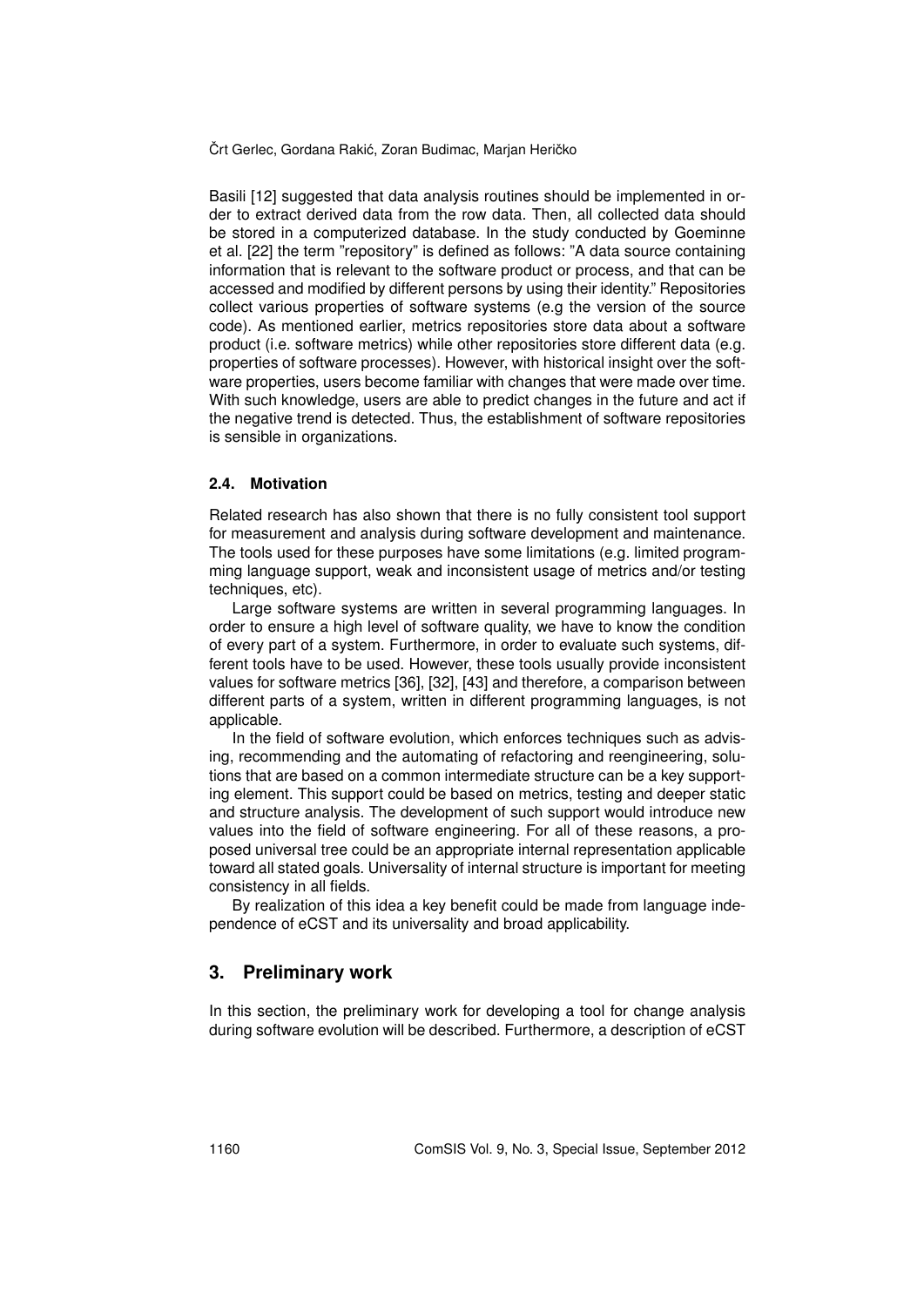and the original idea of an application of underlying trees in the development of the SMIILE tool will be presented.

#### **3.1. A tool for mining software repositories**

The tool for identifying structural source code changes was presented in [19]. Its aim is to extract data from software repositories (e.g. subversion) and store them into the meta-model in order to identify structural source code changes between sequential versions. The change identification process is based on a set of change rules. They are applied between different versions represented by the meta-models. If demands of the rule are fulfilled, the change type is found. In this study, 26 different rules for detecting change types were used. The results showed that the tool could be used to analyze source code changes in software repositories. On the other hand, the tool also has some limitations. The main weakness is a programming language dependency. The current tool only supports C# and VisualBasic programming language. The main problem is direct relation between source-code and the meta-model. In order to overcome this limitation, a universal intermediate representation of source code is needed.

#### **3.2. Introducing of eCST**

The motivation for introducing eCST as a new intermediate representation of the source code is described in section 2.4.

Originally, tools used a Concrete Syntax Tree (CST) for the representation of source code. This tree is usually an intermediate product of a parser generator. It takes language grammar as an input and returns a language scanner and parser as output. The grammar rules determine the manner in which the syntax tree, as an intermediate structure, will be generated [23].

A CST represents concrete source code elements attached to a corresponding construction in a language syntax. Although this tree is quite rich, it is still unaware of sophisticated details about the meaning of syntax elements and their role in certain problems (e.g. algorithms for the calculation of software metrics). We enriched CST by adding universal nodes to mark elements to become a recognizable independent for input programming language. The catalog of universal nodes used in the prototype can be found in the appendix, in table 8.

To illustrate this technique and to achieve the independence of a programming language, we provide the following simple example [38]. It illustrates the problems in the calculation of a CC metric via the predicate counting method.

The simple loop statement (REPEAT), written in Modula-2, and the corresponding one (do-while), written in Java, are stated as in table 1.

Although the given statements have different syntax, they express the same functionality: some statements in the code will be repeated until parameter *i* becomes greater than parameter *j*. In addition to the different syntax, a condition for leaving the loop is oppositely stated. First, the condition expresses what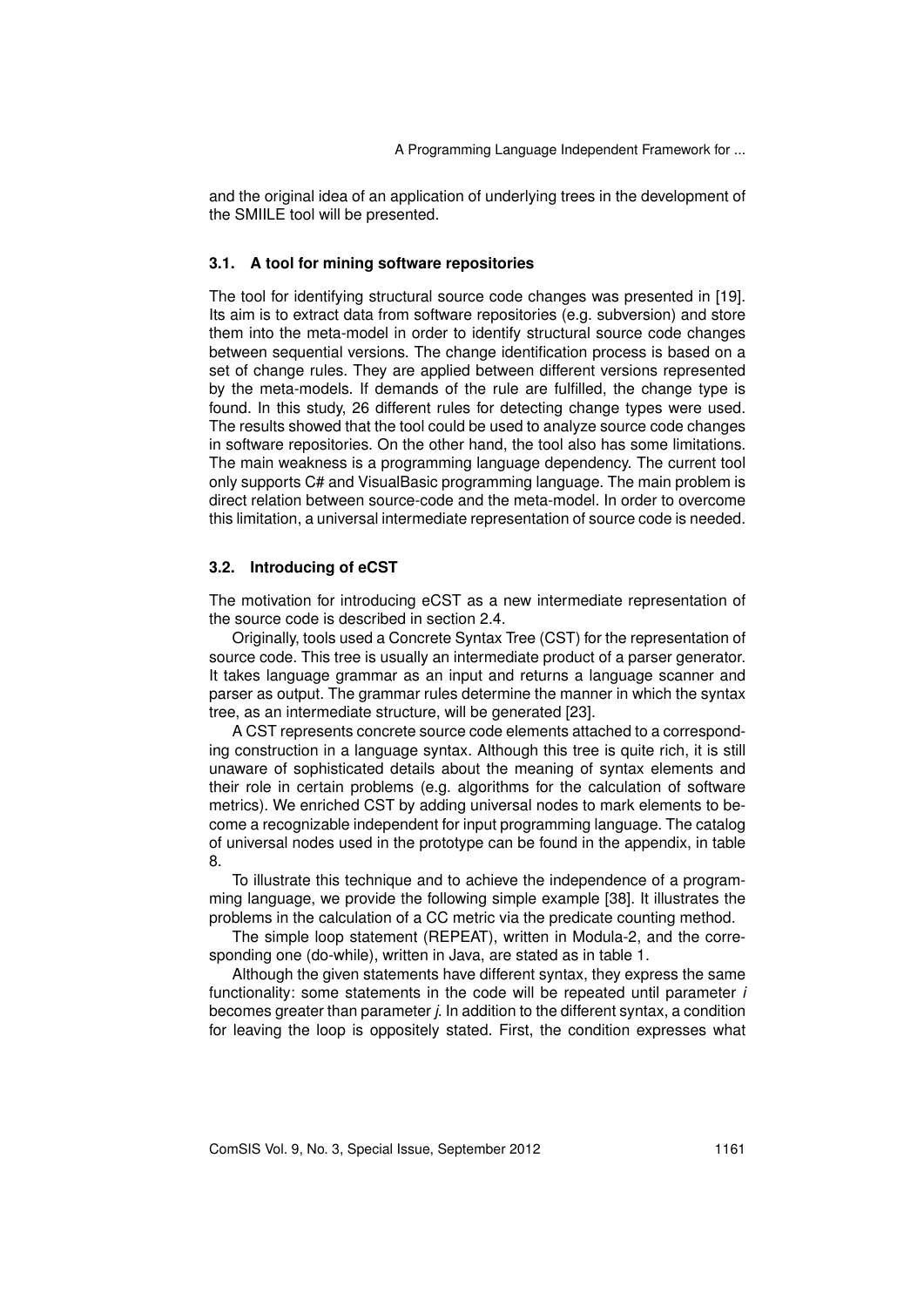**Table 1.** Loop statements

| <b>REPEAT</b>         | ldo {                |
|-----------------------|----------------------|
| Some statements       | $ $ Some statements  |
| UNITIL(i > j);        | $ \}$ while(i <= j); |
| (a) REPEAT (Modula-2) | (b) do-while (Java)  |

condition should be fulfilled to leave the loop, while the second one states the condition to continue looping.

Simplified syntax trees representing these given statements are illustrated in Figure 1.



**Fig. 1.** Simplified CST for REAPEAT-UNTIL (left) and do-while (right) statements

For the implementation of a CC algorithm, a *REPEAT* and a *WHILE* loop have to be recognized and then increment the current CC value by 1. It is clear that by using CST for source code representation, two implementations or at least two conditions to recognize these loops in the tree are needed. By adding universal nodes (i.e. *LOOP STATEMENT*) as a parent of sub-trees, that represent these two segments of source code, the goal by only one condition in the implementation of the CC algorithm is met. A universal node, CONDITION, was also added in order to mark the condition for leaving the loop repetition (Figure 2).

By adding all the needed universal nodes [40], the algorithms for the CC metric could be implemented independently of a programming language. The only requirement is that there is a language grammar to modify and generate an appropriate parser that is then used for generating eCST.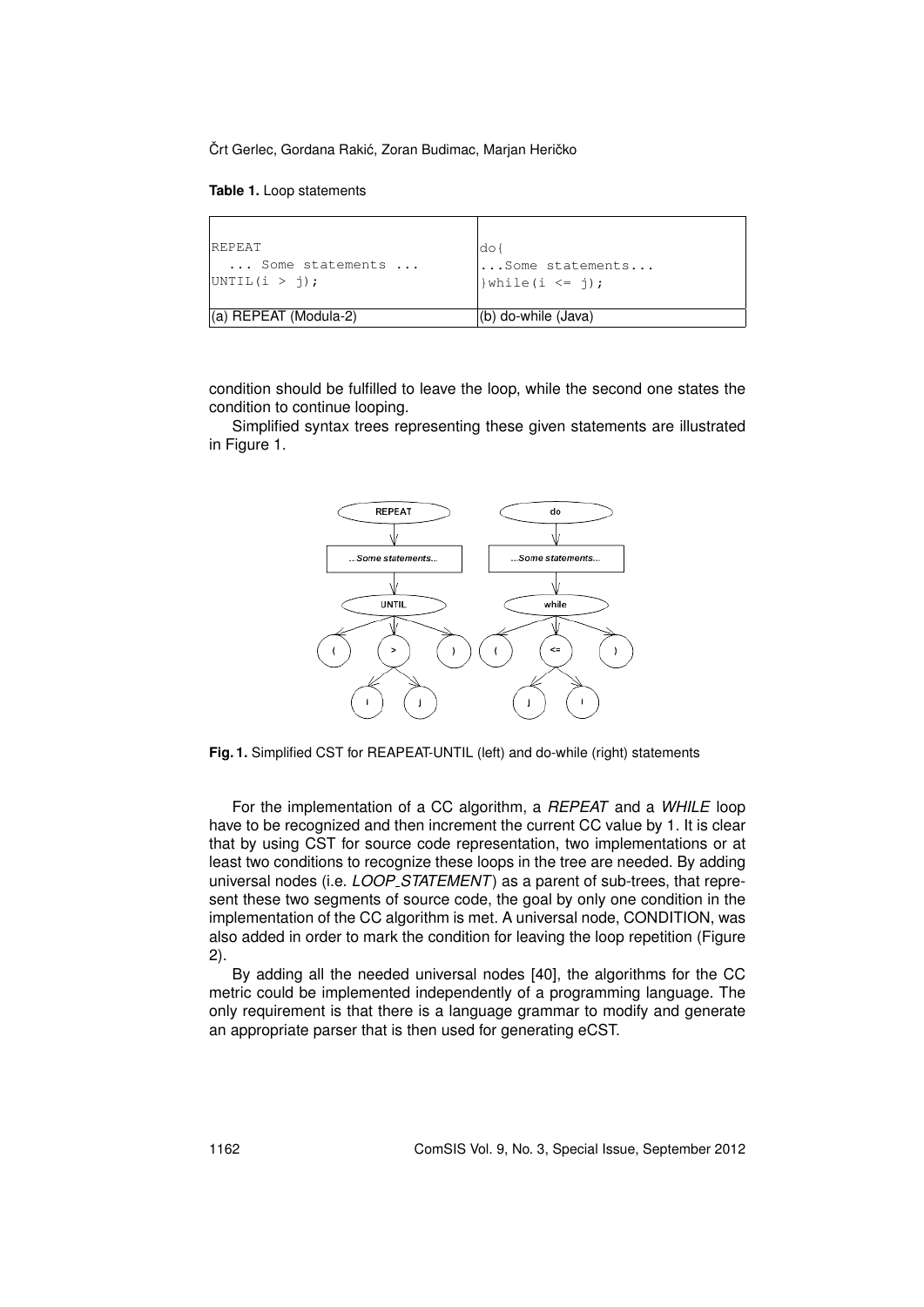

**Fig. 2.** Simplified eCST for REAPEAT-UNTIL (left) and do-while (right) statements

Enriching the CST by adding universal nodes is done at a grammar level. In the input language grammar, in the corresponding rule, we simply build in an imaginary node. For example, in the rule where a control structures (e.g. if, case, switch, etc.) are defined, an appropriate universal node is created. In the ANTLR [9] (the compiler generator that was used in our study) this is possible via a simple extension of the appropriate rule in the form of a declaration of a new node that is automatically added to the syntax tree during its creation process. The list of universal nodes required for implementing CC algorithm is given in [40], while a full description of the eCST, generating process and storing is presented in [39]. The possible broader applicability of eCST in different software engineering fields is described in [38].

It should be noted that the CC metric was chosen as a characteristic example for presenting the usefulness of the eCST in the sense of language independence. The LOC metric is less sensitive to the syntax of a programming language. However, a generated eCST is stored in an XML file based on a recursive definition [39]. Each node contains information about the location of the element in the source code (line and column), its text and node name, an index of the element and nodes that contain children (i.e. sub-trees). In such a structure, we can find all the necessary data for calculating the LOC metric. From the first element in the underlying sub-tree we can identify the starting line number, and from the last element in the last sub-tree we can identify the ending line number. Using the first and last line, we can easily calculate the LOC metric for a certain unit.

ComSIS Vol. 9, No. 3, Special Issue, September 2012 1163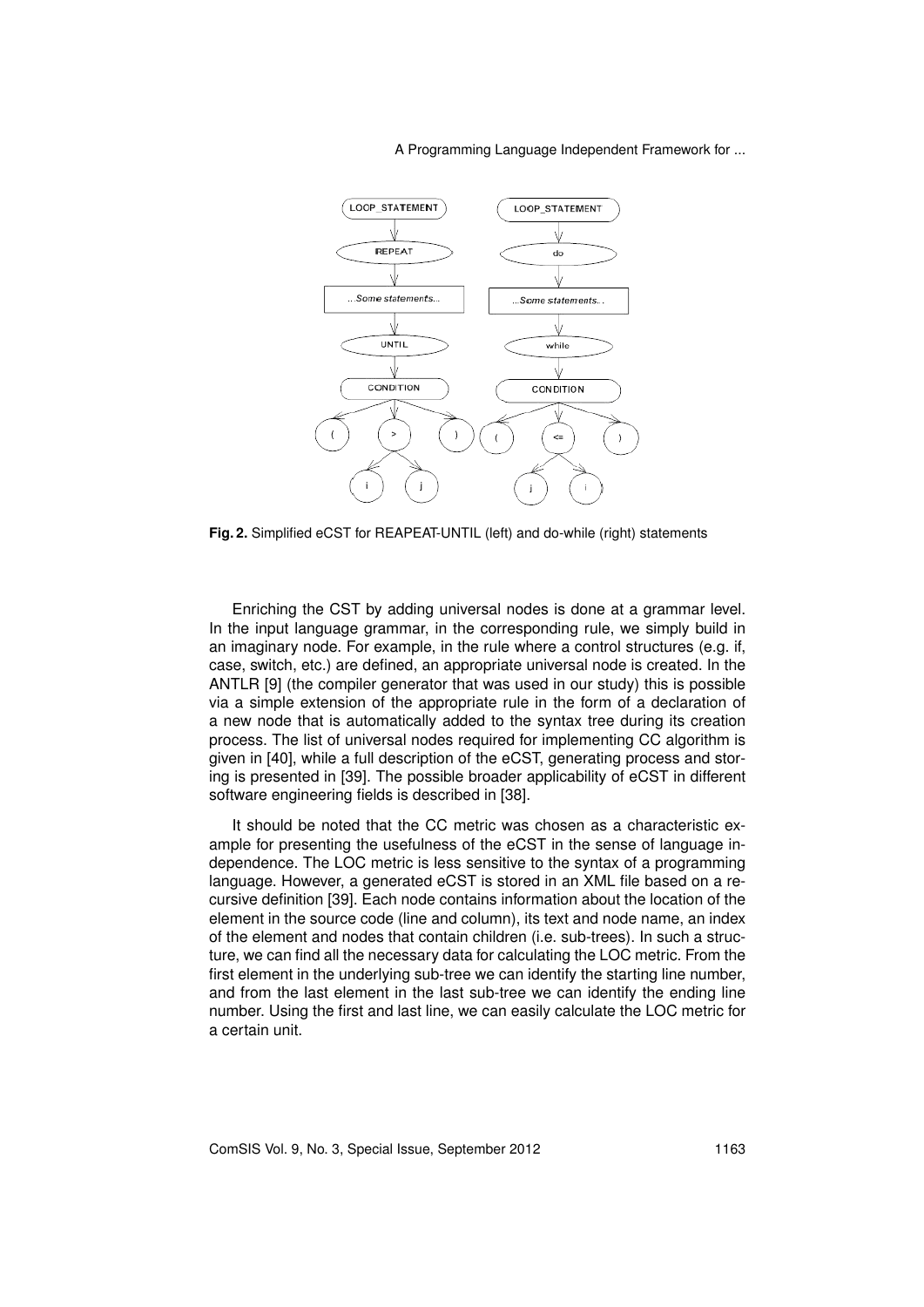#### **3.3. The SMIILE Tool**

The SMIILE tool is a software metrics tool with the following general goals:

- **–** independence of an input programming language,
- **–** broad set of software metrics supported and
- **–** support of software metrics history.

For an input source code, the SMIILE tool will execute the steps in two phases (Figure 3).

- **–** Phase 1:
	- *•* Recognition of the input programming language based on the input file extension.
	- *•* Reading data about the language.
	- *•* Calling an appropriate scanner and parser. Scanner and parser is generated by an ANTLR parser generator [9] from grammar containing rules for extending CST to eCST.
- *•* Tree generation that represents the provided source code and translates it into XML format. This process forms the basis for applying different algorithms (e.g. algorithms for the calculation of software metrics) **–** Phase 2:
	- Reading the tree structure form XML to eCST.
	- *•* Calculating software metric values.
	- *•* Storing software metric values in XML.

The SMIILE was used on several different programming languages (objectoriented Java and C#, procedural Module-2 and Pascal and legacy COBOL). Furthermore, several metrics were used and implemented. We have chosen two of them (LOC and CC) in order to demonstrate the universality of the model. The LOC metric calculation algorithm is executable on a lexical level, while the CC metric is sensitive to input language syntax (illustrated by the example in the previous subsection). To implement algorithms for calculating the CC by predicate counting and at the same time to meet the language independence of this implementation, we introduced universal nodes for each element of language syntax figuring in the algorithm. However, the eCST is designed in such a way as to support any programming languages.

The catalog of universal nodes used in the implementation of the CC metric is specified in [40]. The full catalogue of universal nodes used in the current prototype of SMIILE tool can be seen in the appendix (in table 8). In the following table (table 2) we will only introduce those universal nodes referred to in this paper.

The storage of the SMIILE tool's source code representation and metrics history can be divided into two parts. In the first part, the eCST representation of a source code is stored in an XML file that represents the basis for metric calculations. In the next part, software metrics are calculated and stored in a separate XML file that contain metric values. In other words, for each version of a software the SMIILE tool generates two xml files (i.e. eCST representation and metric values). However, the aim of this study is to integrate software metrics history with a repository.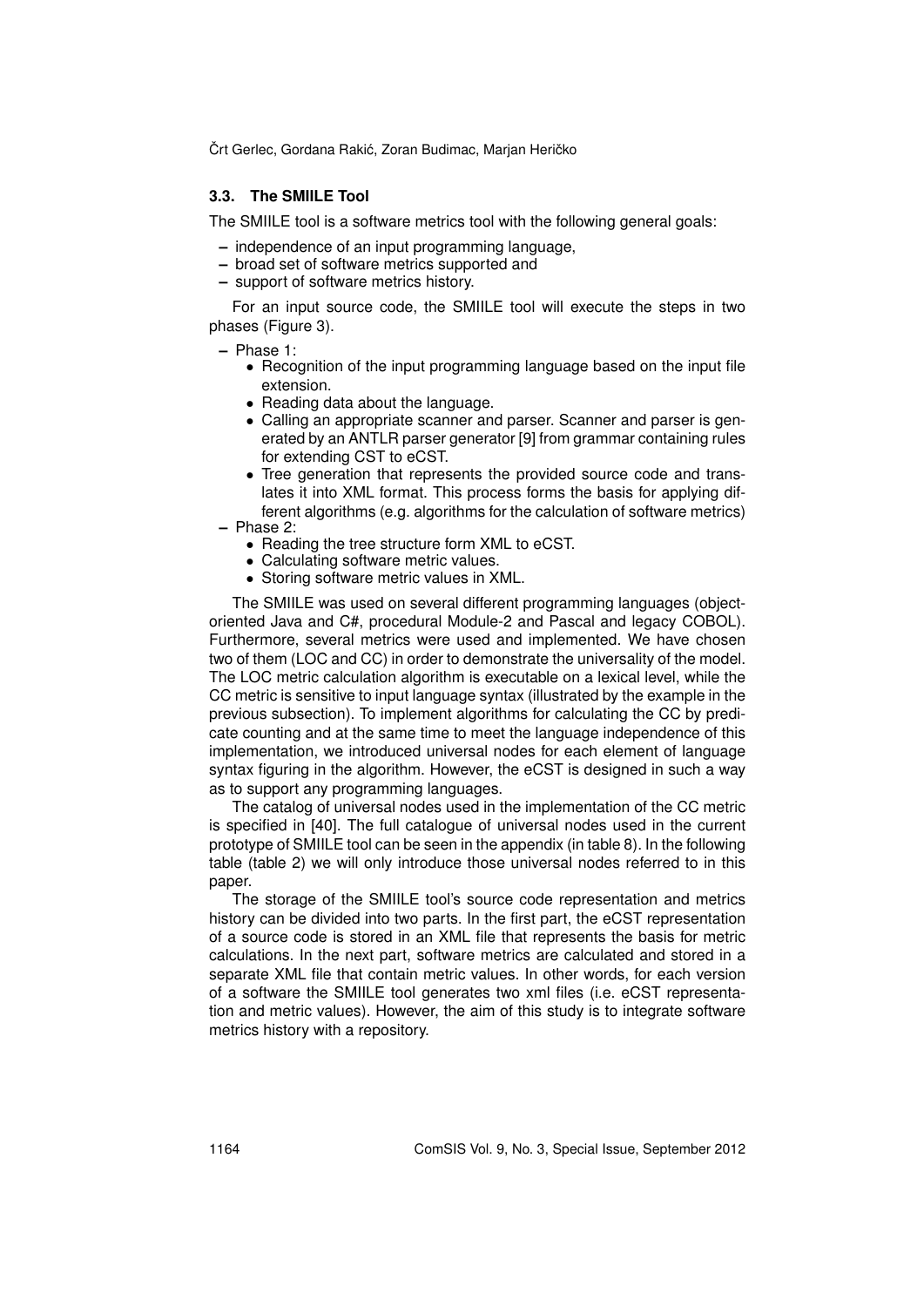

**Fig. 3.** SMIILE Tool Architecture

| <b>Table 2.</b> Catalog of universal nodes used for integration eCST with the framework. |  |
|------------------------------------------------------------------------------------------|--|
|                                                                                          |  |

| Universal node                                     | coresponding element             |
|----------------------------------------------------|----------------------------------|
|                                                    | of language syntax               |
| PACKAGE_DECL                                       | package, workspace,              |
| CONCRETE_UNIT_DECL                                 | class, implementation module,    |
| ABSTRACT_UNIT_DECL                                 | abstrat class, etc.              |
| INTERFACE_UNIT_DECL                                | interface, definition module,    |
| <b>EXTENDED_BASE_UNITS</b>                         | extended class                   |
| IMPLEMENTED_INTERFACE_UNITS implemented interface, |                                  |
|                                                    | corresponding definition module, |
| ATTRIBUTE_DECL                                     | attribute, field,                |
| PROPERTY_DECL                                      | property                         |
| <b>FUNCTION_DECL</b>                               | method, procedure, function      |
| PARAMETERS_DECL                                    | parameters of the                |
|                                                    | method, procedure, function,     |
| <b>NAME</b>                                        | name of any element              |
|                                                    | (unit, function, attribute,)     |
| <b>TYPE</b>                                        | type of any element              |
|                                                    | (unit, function, attribute,)     |

ComSIS Vol. 9, No. 3, Special Issue, September 2012 1165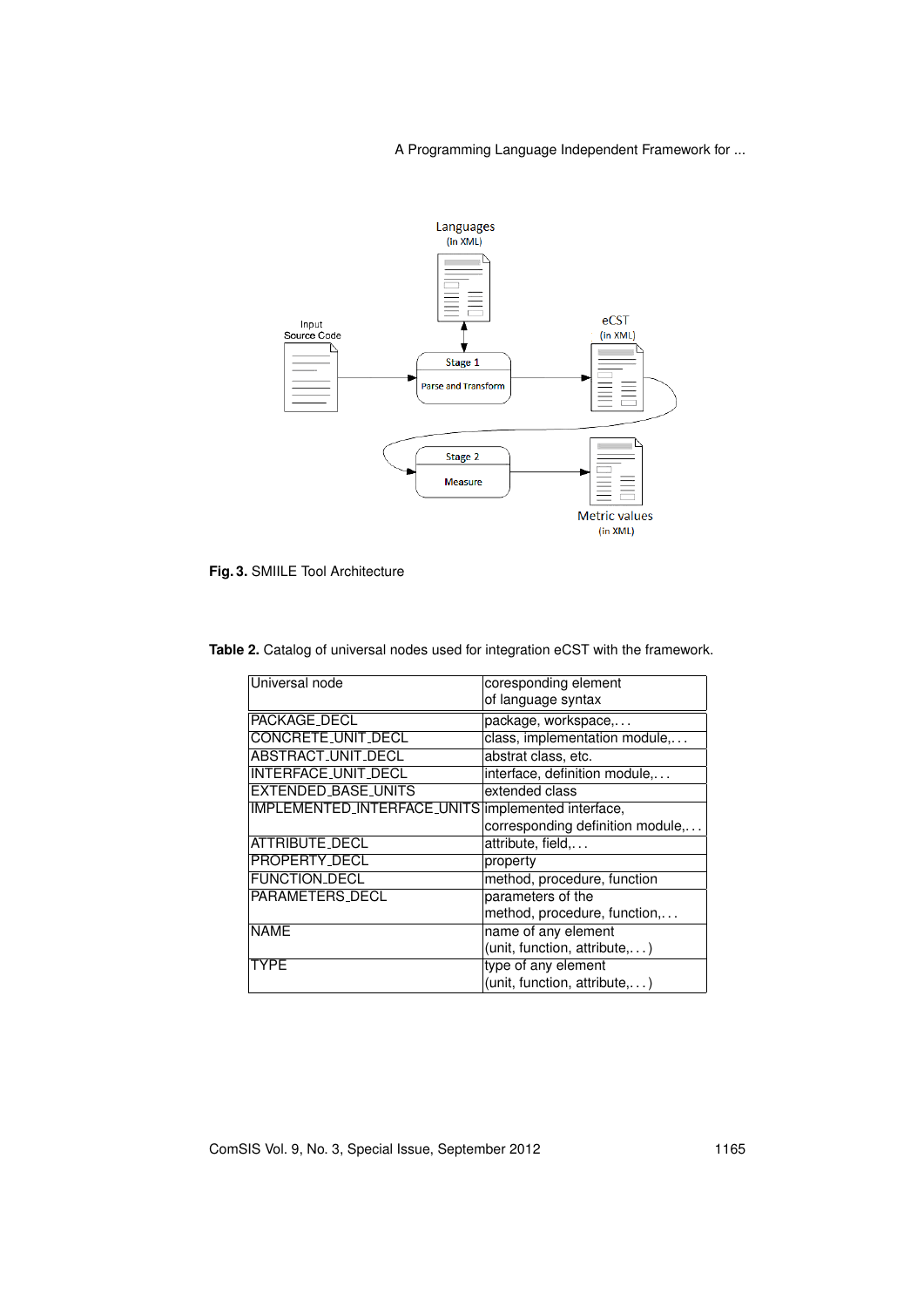### **4. Framework for analyzing software evolution**

In this section, the programming language independent framework for analyzing software structure and metrics is presented (figure 4). In order to overcome the existing problems of meta-models and approaches for software evolution analysis, our framework focuses on the following aspects:

- **–** A programming language independent framework for analyzing software evolution built on the eCST.
	- *•* An eCST-based meta-model that provides sufficient meta-data for analyzing software structure and its changes.
	- *•* An eCTS-based meta-model for representing software syntax that enables metric calculations based on universal nodes.
- **–** A software repository that stores meta-data and enables further analysis.



**Fig. 4.** The programming language independent framework for analyzing software structure and metrics.

The framework is built upon the eCST that includes "universal" nodes, which are common for various programming languages. It consists of three components. The first component is responsible for defining time in the software development life cycle and is represented with the *version* entity. The second component deals with a software structure. It describes the structure of software at a certain time in the software development process and is represented in a dedicated part of the eCST. The last entity deals with software *metrics* and provides a mechanism for the software quality analysis. Similar to a structure definition,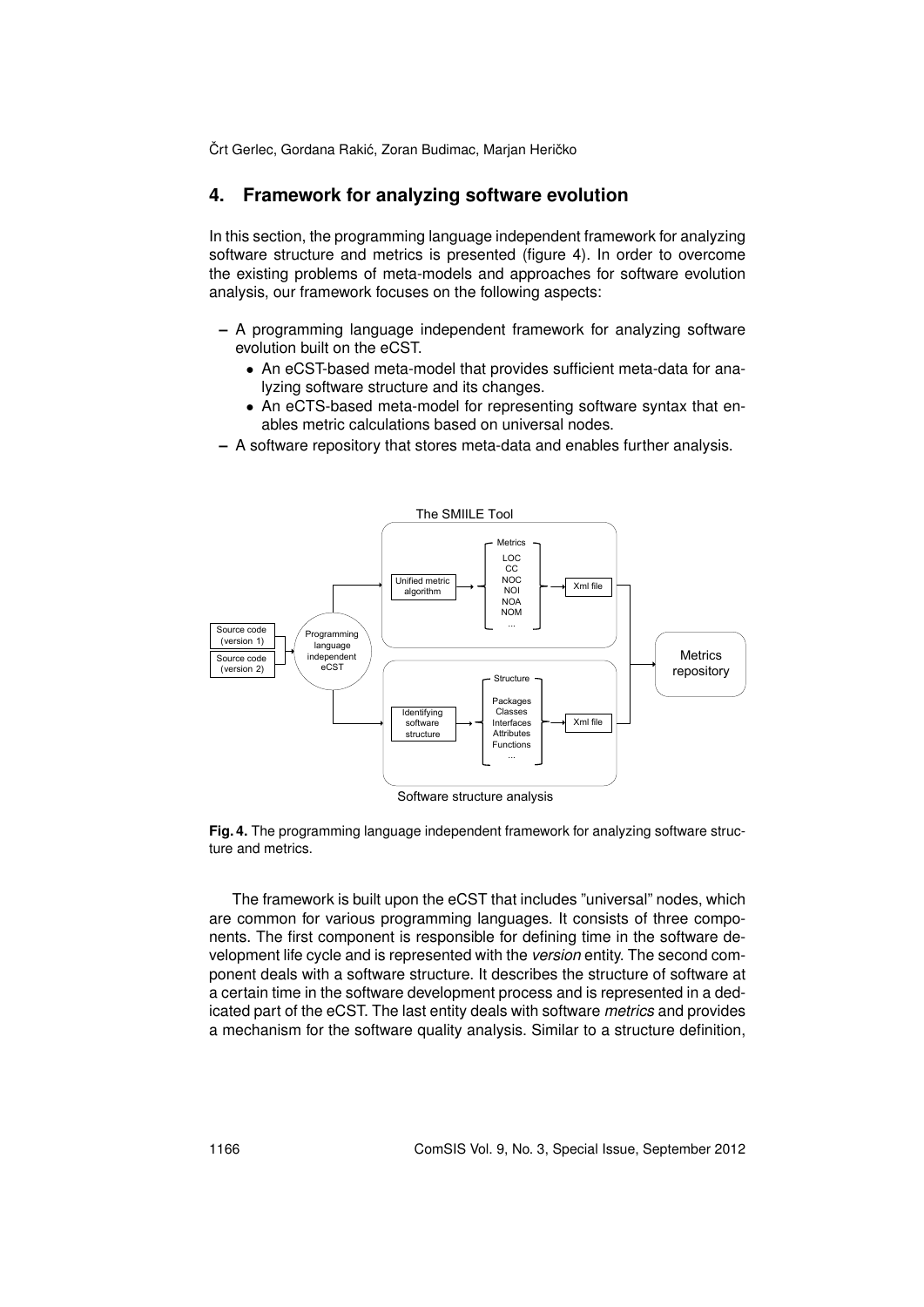

**Fig. 5.** Three fundamental components of the framework.

the properties needed for evaluating software metrics are also defined in the special part of eCST. All tree core components are shown in Figure 5.

The version entity is a central part of our framework. It determines the certain state of software in a development life cycle. In order to provide meaningful data to our meta-model and to enable a reasonable analysis in the future, the version entity consists of two elements: *DateTime* for determining the date and time of the software snapshot and *VersionName*, which describes the version with a unique identifier (e.g. version number, release name). The latter is usually specified by the product owner (e.g. "my software version 1.5.3").

#### **4.1. Programming language independent meta-model for describing software structure**

In order to detect structural software changes between software versions, a special meta-model is needed. However, one of the purposes of this study was to build a programming language independent meta-model that ensures sufficient data and represents the basis for approaches that deal with techniques for detecting structural software changes.

The basis for defining this meta-model were changes defined by Fowler et al. [18]. The authors actually defined refactoring techniques that are similar to source code changes. By their definition, refactoring improves the internal structure of a software system via source code changes. On the other hand, new functionality is not allowed to be added to the end system during the refactoring process [18]. However, each refactoring is a source code change while the opposite relation is not true. Our programming language independent meta-model is defined to provide sufficient data for detecting the changes below.

- **–** Add parameter, field and method
- **–** Remove parameter, field and method
- **–** Hide and unhide method
- **–** Rename method
- **–** Move attribute, method and class
- **–** Extract superclass, interface and class
- **–** Pull up field and method
- **–** Push down field and method
- **–** Inline class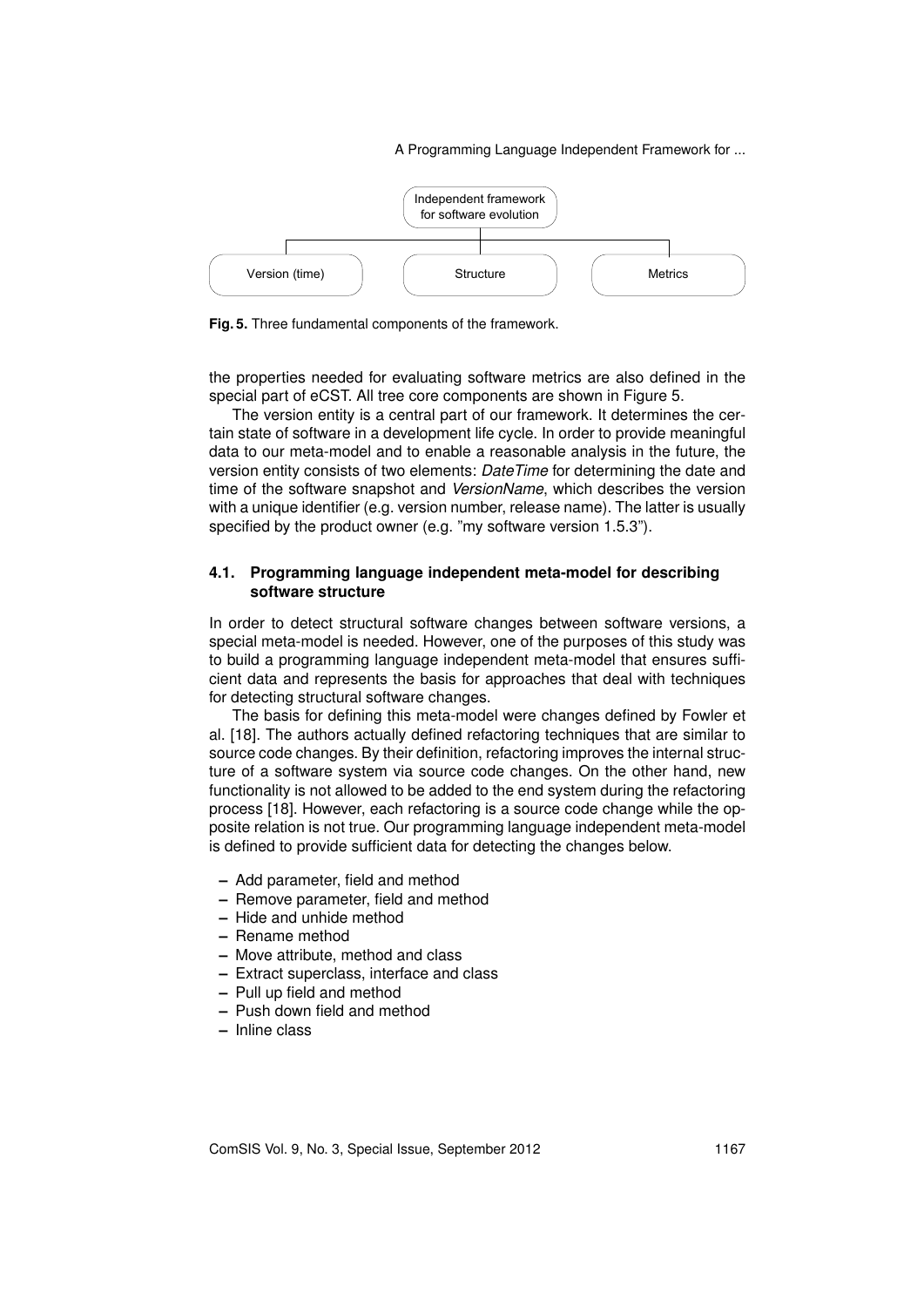Programming languages differ from each other. Besides object-oriented constructs that are similar, they also have some that are unique or different between languages. For example, Java and C# use properties. In Java, they are implemented with get and set methods. On the other hand, the C# programming language has a unique construct for the same functionality. However, the idea behind a source code representation is to take a snapshot of the software's structure as it is. No additional logic is used that could identify, for example, properties (i.e. getter and setter methods) in Java code. In order to cover as many programming languages as possible, additional changes have been added to the list above. Additional types are written bellow.

- **–** Add property
- **–** Remove property
- **–** Move property
- **–** Pull up property
- **–** Push down property
- **–** Method body change

In order to provide sufficient data for approaches that deal with identifying code changes, the appropriate extent of data should be extracted from the raw source files. This extent of data is called the information level and represents the minimal amount of data that is necessary in order to identify structural changes. However, changes from the list were analyzed and for each change an information level for detecting it from two sequential versions were defined.

For example, figure 6 shows the extract interface change type. In the *version 1*, the class *Employee* has 3 methods: *getRate, getName and getSurname*. After the change process in *version 2*, the *Employee* class implements a new interface *Billable*. The new interface contains a method *getRate* that was "transferred" from the *Employee* class.

To be able to automatically detect such changes from software history, the appropriate data (i.e. information level) should be stored into the meta-model. The information level for the extract interface type is shown in table 3.

|              |   |   | Version 1 Version 2 State (Added/Deleted/Updated) |
|--------------|---|---|---------------------------------------------------|
| Package      | x | x |                                                   |
| <b>Class</b> |   | x | x                                                 |
| Base class   |   |   |                                                   |
| Interface    | x | x | x                                                 |
| Method       | x | x | x                                                 |
| Properties   |   |   |                                                   |
| Attributes   |   |   |                                                   |

**Table 3.** Information level for extract interface change detection.

The adequate information for detecting the extract interface change type between *version 1* and *version 2* are *package*, *class*, *interface* and *method*.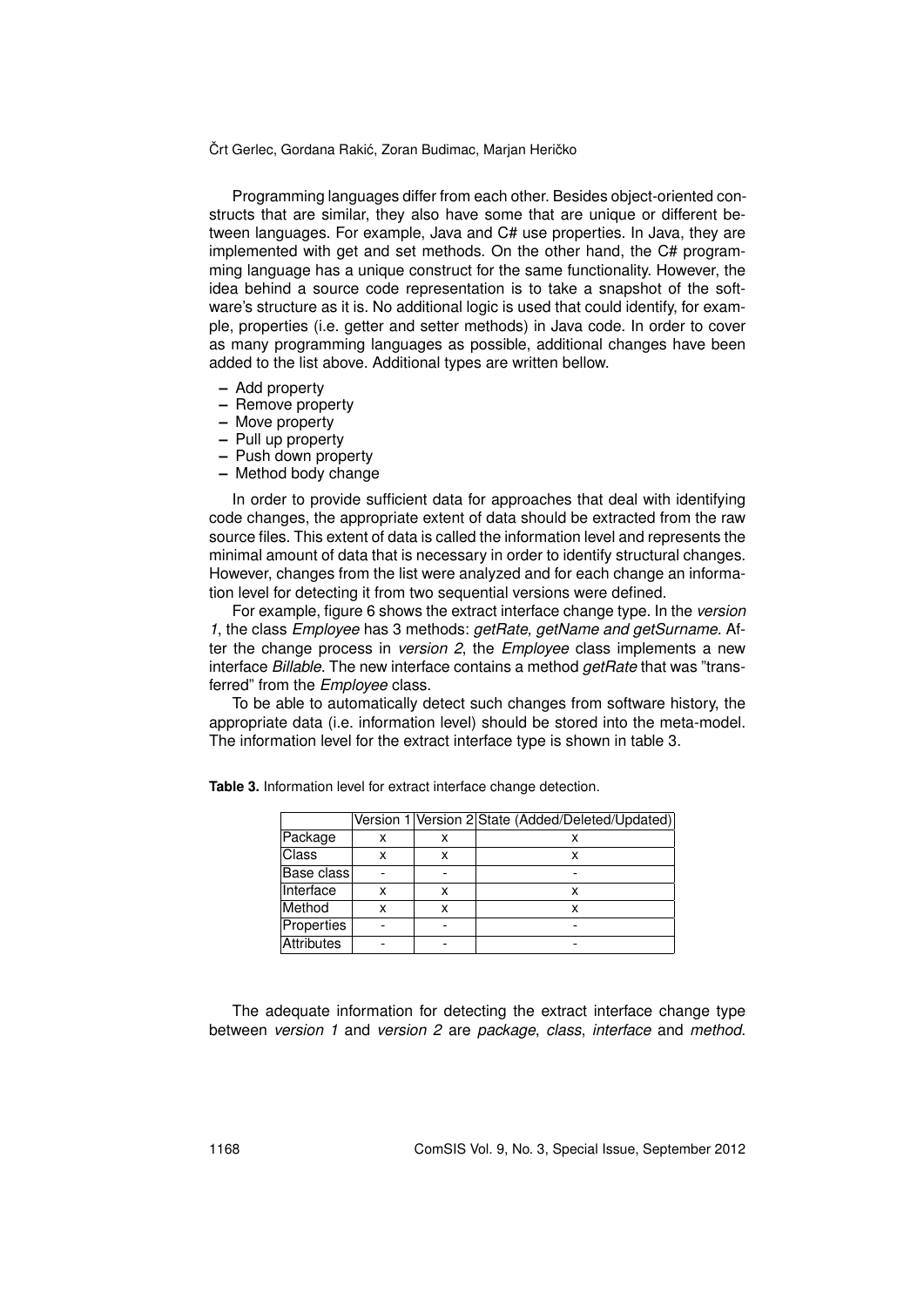

**Fig. 6.** The extract interface change type.

In addition, the information about the state of this construct is also needed. The state defines if a construct was added, deleted or updated in an observed version. This information is needed in order to identify parts that were actually changed.

The information level needed to fulfill all demands of our list of changes are shown in the table 3. The root element is *concrete unit decl* which represents the main entity. From an object-oriented perspective, this element corresponds to the *class* construct. The next important elements are *unit state*, *name* and *package decl*. The first one describes the state of an entity in the observed version and identifies if it was added, deleted or updated. For example, if a method is added to an existing class in a version, the *unit state* node will be set to *updated*. On the other hand, the latter two elements identify a name and a package for a *concrete unit decl*. *Extended base units* and *implemented interface units* represents the lists of extended classes and implemented interfaces of the observed entity.

An additional set of meta-data elements are *attribute decl*, *property decl* and *function decl*. The first two elements represent the attributes and properties of a class. They are composed by two sub-elements that identify their types (*type*) and names (*name*). The last element is *function decl*, which represents the functions or methods. It consists of the function name (*name*), the access element (*access decl*), the return type that is represented by *type*, a list of parameters (*parameters decl*) with underlying elements (*type*, *name*) and tokens that describes the function body. However, tokens are represented in the eCST and therefore they are extracted from it.

Interfaces are described with the *interface unit decl* node, which is similar to *concrete unit decl*. However, the interface declaration has less universal nodes.

ComSIS Vol. 9, No. 3, Special Issue, September 2012 1169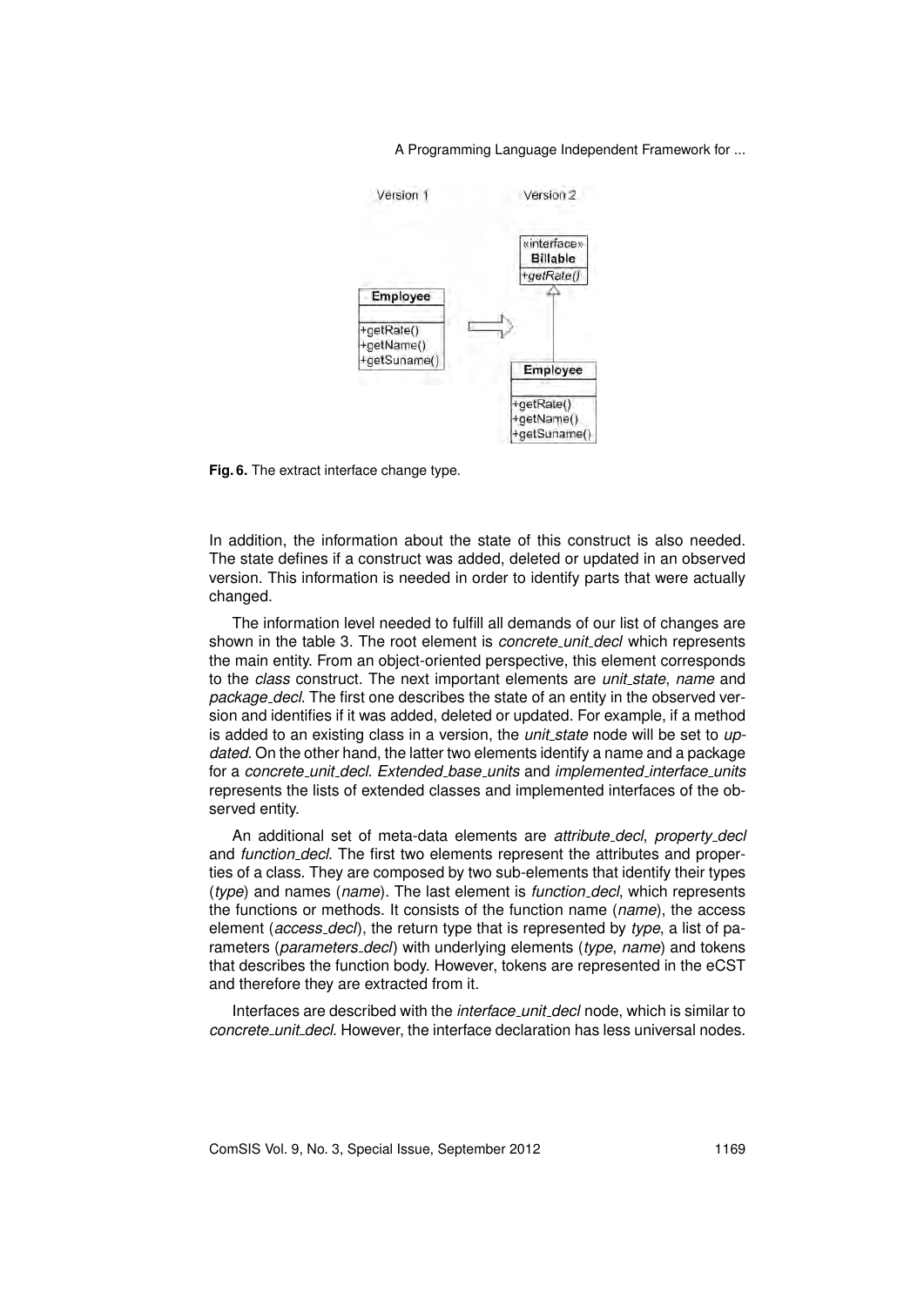#### **4.2. Software repository for storing framework meta-data**

A software repository is a fundamental tool for analyzing software evolution. Software products are represented by raw source code that has to be reshaped in order to achieve a deeper analysis. Special techniques are required to extract meta-data from software products and store them into central storage. In this research, a special software repository was built. Its intent is to fully support the whole process for analyzing the software structure and evaluation of software metrics. In addition to this, a special mechanism for evaluating software quality has been added. The mechanism based on a composed metric, called the Quality index [25].

The repository consists of several modules (Figure 7).

- **–** Basic metrics list
- **–** Composed metrics list
- **–** Defining a Quality index
- **–** Data import
- **–** Metric values presentation through versions

The fundamental module of our repository is a *basic metric list*. Its role is to mark each metric with a unique internal identifier. If the metric is not defined, it is skipped during the data import process. The reason for this is to unify metric names across the repository and to ease further analysis. The next module is *composed metrics list* where custom metrics are defined. For example, C is a composed metric derived from A and B (basic metrics). Furthermore, the repository enables custom calculations using simple mathematical operations. Currently, the repository supports all basic arithmetic operations (e.g. addition, subtraction, multiplication, divisions). However, if we would like to calculate the ratio between the CC and the LOC, then we can manually define the ratio metric as follows: Ratio = CC/LOC. The repository takes all the necessary metrics' data from out of storage and then applies mathematical operations on them. Beside the composed metrics, the repository supports calculating a quality index and its underlying parameters.

The data import process transfers data from outer sources into the repository. The process uses a special mechanism that transforms the original structure of a source into the internal (xml notation). For example, meta-data (represented in meta-models) goes through the process of reshaping its structure in order to import the data into the repository. On the other hand, the repository also allows for the importing of data from third-party sources. The only requirement is to provide the data in an appropriate structure. However, such a procedure guarantees that the data is always imported in the same way.

The last module is responsible for visualizing metric values. The repository supports the storage of software metrics for different project versions. Thus, the metric values could be historically analyzed and shown on a graph. With such a representation, researchers and project managers can analyze the history of the metrics and observe their changes between project versions. For example, if the rise of the cyclomatic complexity is recognized, additional actions may be required to lower the complexity in the next version.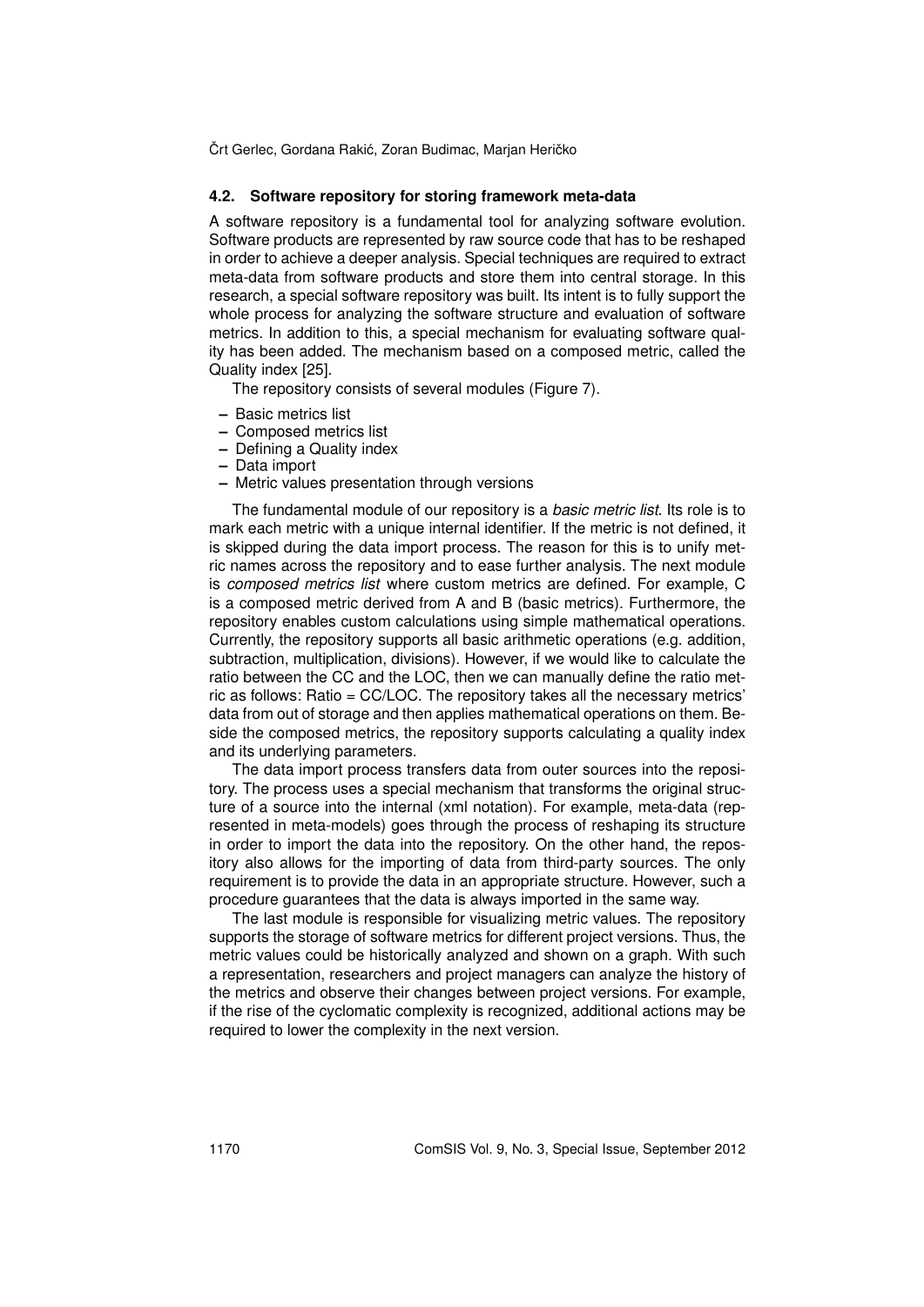

**Fig. 7.** The metrics repository framework.

### **5. A case study**

In this section, the applicability of the framework is shown. The application is divided into two parts. In the first part, the programming-language independent mechanism for extracting meta-data from raw source code files is described. The mechanism is based on the meta-model that represents a software structure. In the second part, a general approach for calculating software metrics is presented. However, the meta-model with universal nodes is the frame for the software metrics' evaluation.

#### **5.1. Extracting meta-data from a source code**

In the case study, two object-oriented programming languages (Java and C#) were used in order to show the applicability of the meta-model for representing software structure. To extract data from raw source code and to fulfill demands of the meta-model, a special tool was developed. The fundamental part of the tool is a mechanism for analyzing source code files. It uses the ANTLR language tool[9] for language recognition and manipulation. However, Java and C# grammars were used in order to construct an abstract syntax tree from the source code. Then, a tree is used to identify meta-data and to fulfill demands of the meta-model.

The example below shows two classes implemented in C# and Java programming language. Both classes (*Student*) have the same behavior and the only distinction is the programming language syntax.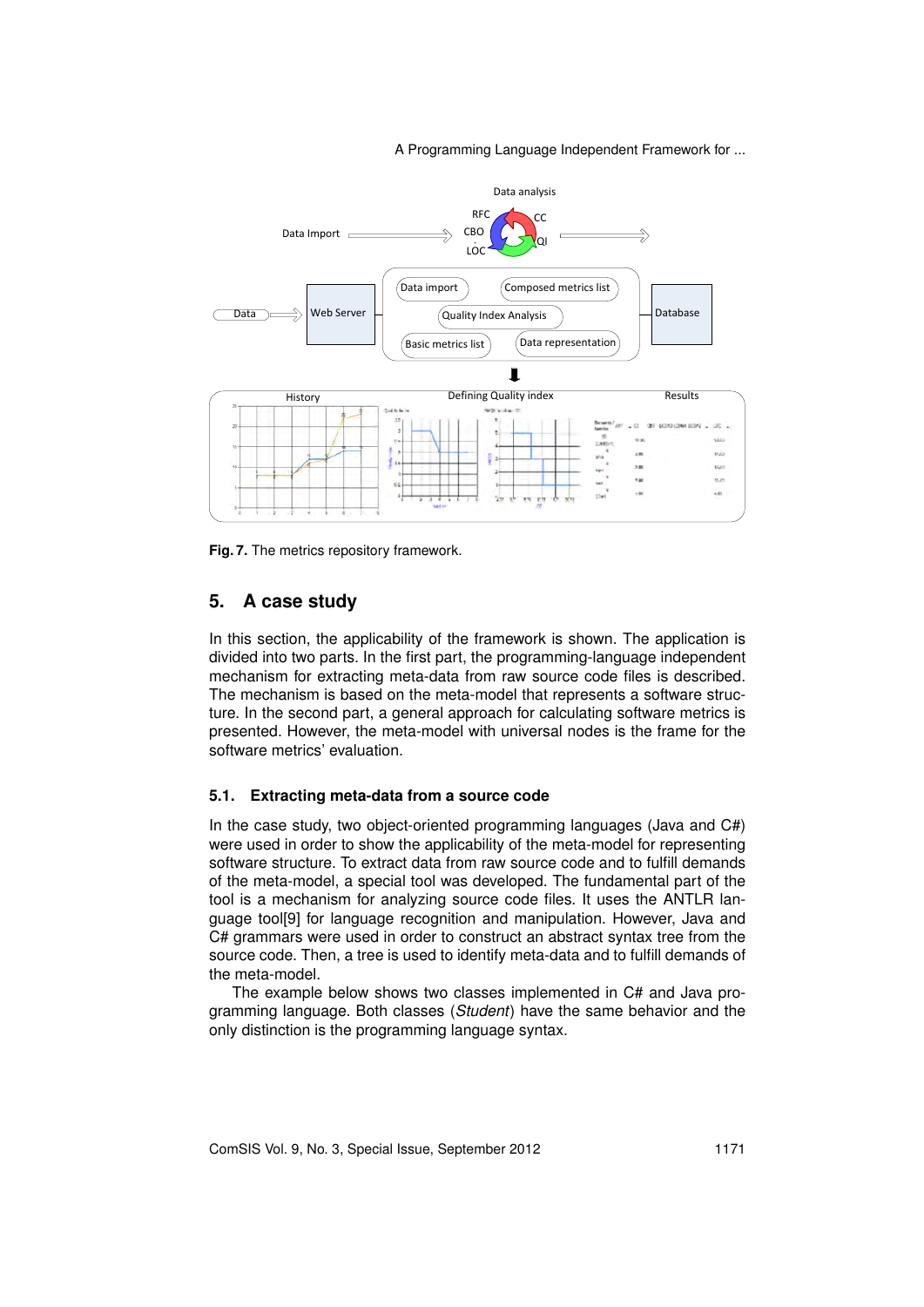```
/* C# example */namespace CSharpExample
{
  using System;
 public class Student : Person, IStudent
  {
   private Mark _mark;
   public int StudentNumber { get; set; }
   private decimal CalculateAverageMark(int level){
    ...
    }
  }
  ...
}
/* Java example */
package JavaExample;
import java.util.ArrayList;
public class Student extends Person implements IStudent
{
 private Mark _mark;
 private int studentNumber;
 public int getStudentNumber(){
  ...
  }
 public void setStudentNumber(int studentNumber){
  ...
  }
 private decimal calculateAverageMark(int level){
 ...
  }
}
...
```
The difference between the classes is the implementation of the *student number* property. In the C# programming language, a special construct is used in order to describe the property. On the other hand, in the Java programming language, the property is implemented with the attribute *studentNumber*, which actually stores a value, and two additional methods. The first method is *getStudentNumber* that returns the value and the second method is *setStudentNumber* that sets the value.

The table 4 shows the meta-models for the extracted source files. However, the meta-models' elements are similar for both languages. The *unit state* elements were set to 'added' because the analyzed classes were treated as new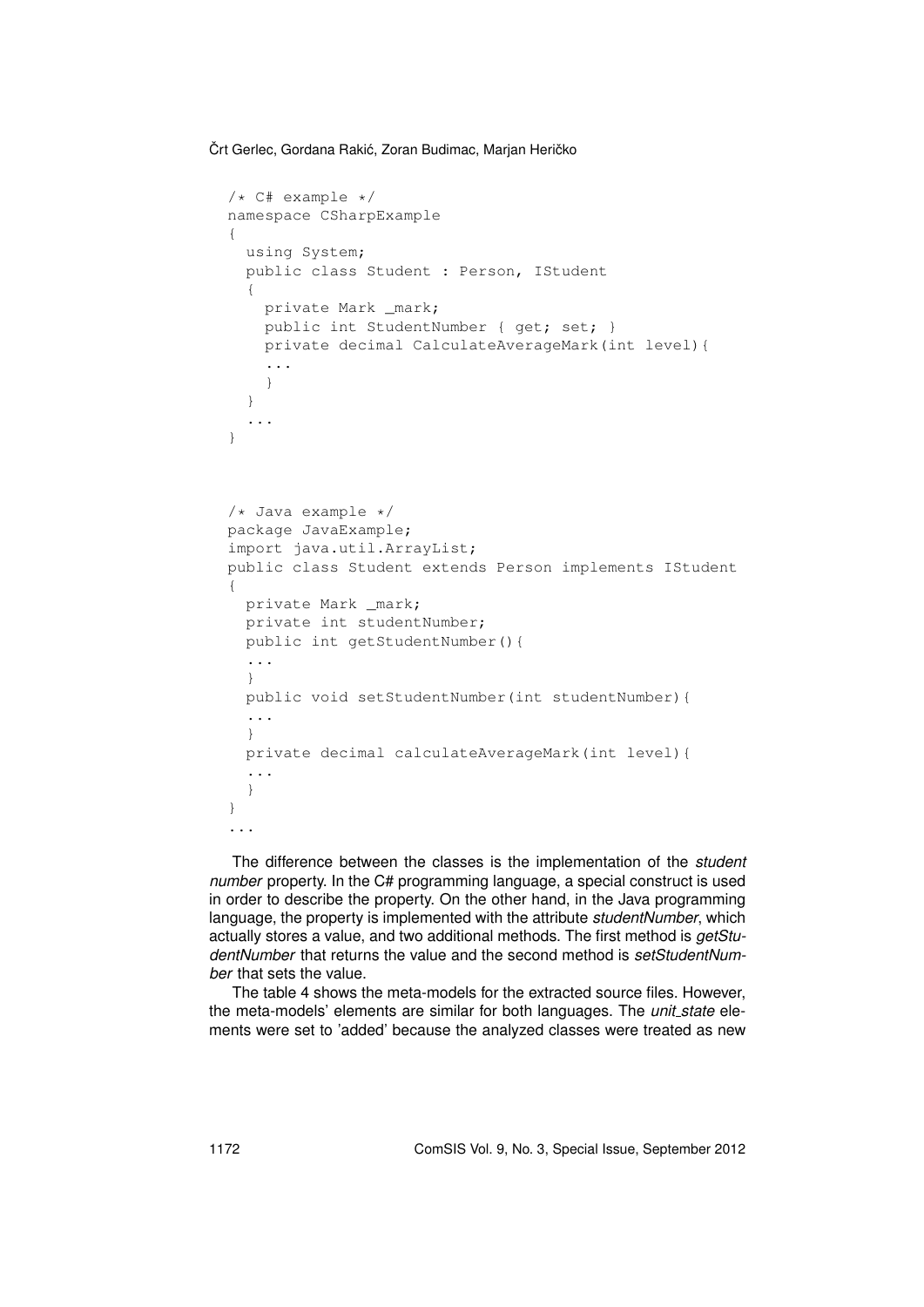|                            | C# class<br>Java class |                                                                | is eCST |
|----------------------------|------------------------|----------------------------------------------------------------|---------|
|                            |                        |                                                                | node    |
| UNIT_STATE                 | Added                  | Added                                                          | no      |
| <b>PACKAGE_DECL</b>        | CSharpExample          | <b>JavaExample</b>                                             | yes     |
| CONCRETE_UNIT_DECL         | x                      | x                                                              | yes     |
| <b>NAME</b>                | Student                | Student                                                        | ves     |
| EXTENDED_BASE_UNITS        | Person                 | Person                                                         | yes     |
| IMPLEMENTED_               | <b>IStudent</b>        | <b>IStudent</b>                                                | ves     |
| INTERFACE_UNITS            |                        |                                                                |         |
| <b>ATTRIBUTE_DECL</b>      | X                      | x                                                              | yes     |
| - TYPE                     | Mark                   | Mark/ int                                                      | yes     |
| - NAME                     | _mark                  | _mark/ _studentNumber                                          | yes     |
| PROPERTY_DECL              | X                      |                                                                | yes     |
| - TYPE                     | int                    |                                                                | yes     |
| - NAME                     | <b>StudentNumber</b>   |                                                                | yes     |
| <b>FUNCTION_DECL</b>       | X                      | x                                                              | yes     |
| - NAME                     | CalculateAverageMark   | CalculateAverageMark/<br>getStudentNumber/<br>setStudentNumber |         |
| - ACCESS <sub>-</sub> DECL | private                | private/ public/ public                                        | yes     |
| - RETURN_TYPE              | x                      | x                                                              | yes     |
| --TYPE                     | decimal                | decimal/ int/ void                                             | yes     |
| - PARAMETERS_DECL          | x                      | x                                                              | yes     |
| -- TYPE                    | int                    | $int/ - / int$                                                 | yes     |
| - - NAME                   | level                  | level/ - / studentName                                         | yes     |
| - TOKENS                   | $\cdots$               | /  /                                                           | no      |

**Table 4.** The meta-model for classes implemented in C# and Java.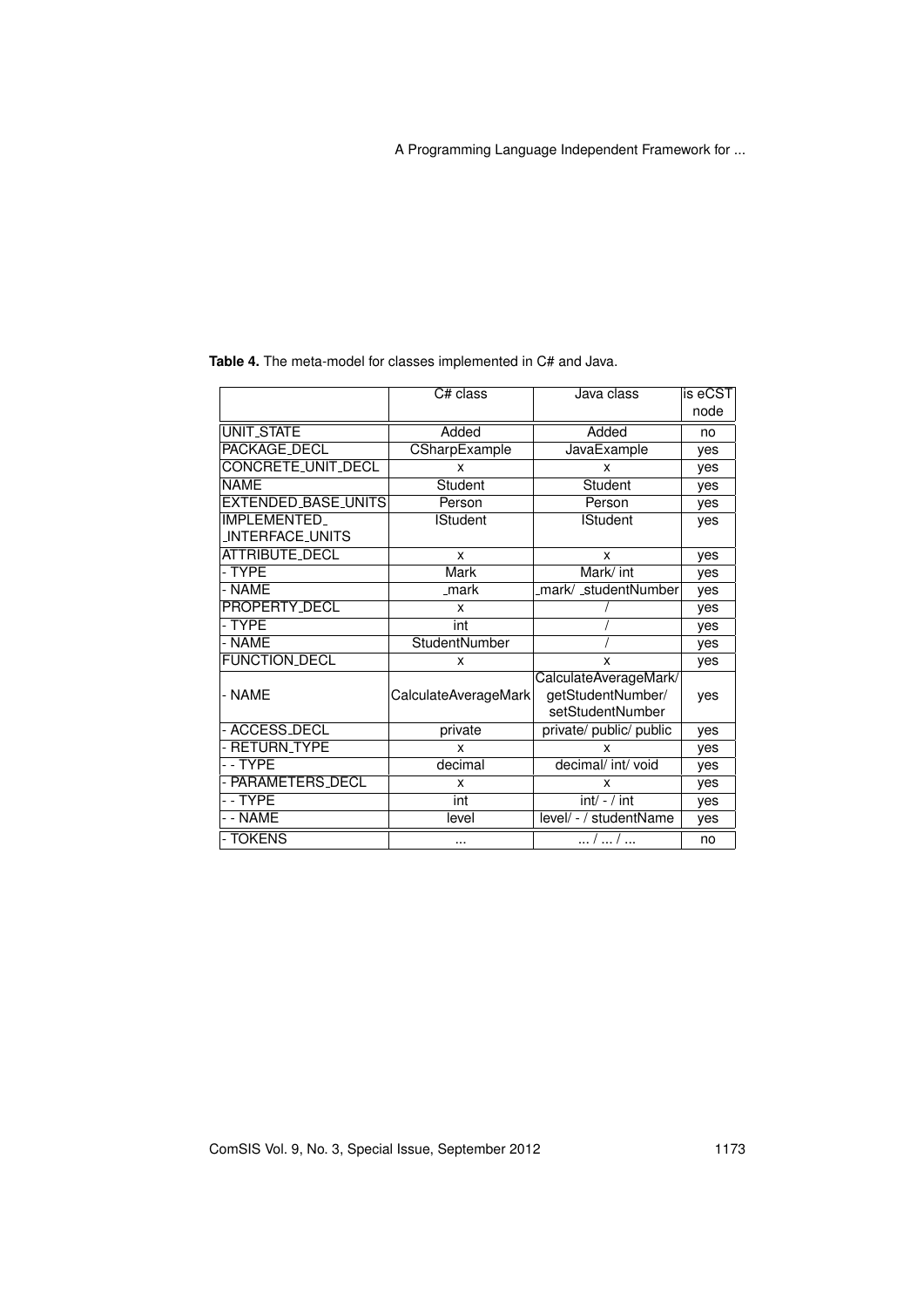classes in the case study. Similar to previous elements, the *name* elements also have the same value for both languages. On the other hand, the *package decl* elements are different and are set to 'CSharpExample' and 'JavaExample'. The extended class (*base unit decl*) and implemented interface (*interface unit decl*) have the same values for both meta-models ('Person' and 'IStudent'). Both classes have one attribute and therefore the *attribute decl* elements are set with the name '\_mark' and type 'Mark'. As expected, the differences are in the definition of the *property decl* and *function decl* elements. The C# programming language has special constructs for properties. Therefore the *property decl* element is set to 'int' for the *type* and 'StudentNumber' for the *name* sub-element. In Java, one additional *attribute decl* and two additional *function decl* are defined. Besides the 'getStudentNumber' and 'setStudentNumber' definitions in *function decl*, the 'calculateAverageMark' method is also defined. It has the 'private' access modifier (*access decl*), void return type (*return type*) and one method parameter (*parameter decl*) with the type 'int' and name 'level'. A similar method is also defined in the meta-model that is the basis of the C# programming language.

The difference between the languages related to properties are reflected in the calculated values of the LOC metric. Therefore, the source code written in Java is approximately twice as long as one written in C# (tables 5 and 6). Furthermore, the properties in C# account for the difference in the number of attributes, properties and methods (the so-called functions in the universal model). These values are presented in table 6. The number of classes (i.e. concrete units) and interfaces (i.e. interface units) are the same in both examples 5. In this case study, the CC metric has no importance because the CC values for all methods are equal to one.

Software metrics have the same relation between different programming languages. For example, the CC metric counts the branches in a source code. If the source code consists of more branches, its complexity will be higher. Therefore, a high complexity will always be indicated with a high CC value in all programming languages and the opposite relation does not exist.

**Table 5.** Metrics related to the workspaces.

|                            | $ C# $ Java |
|----------------------------|-------------|
| Number of concrete units 2 |             |
| Number of interface units  |             |
|                            | 66          |

When the source files are analyzed, the meta-models and the results are exported in an xml format. Then, only the final step is required. This step imports the prepared meta-models into the software repository.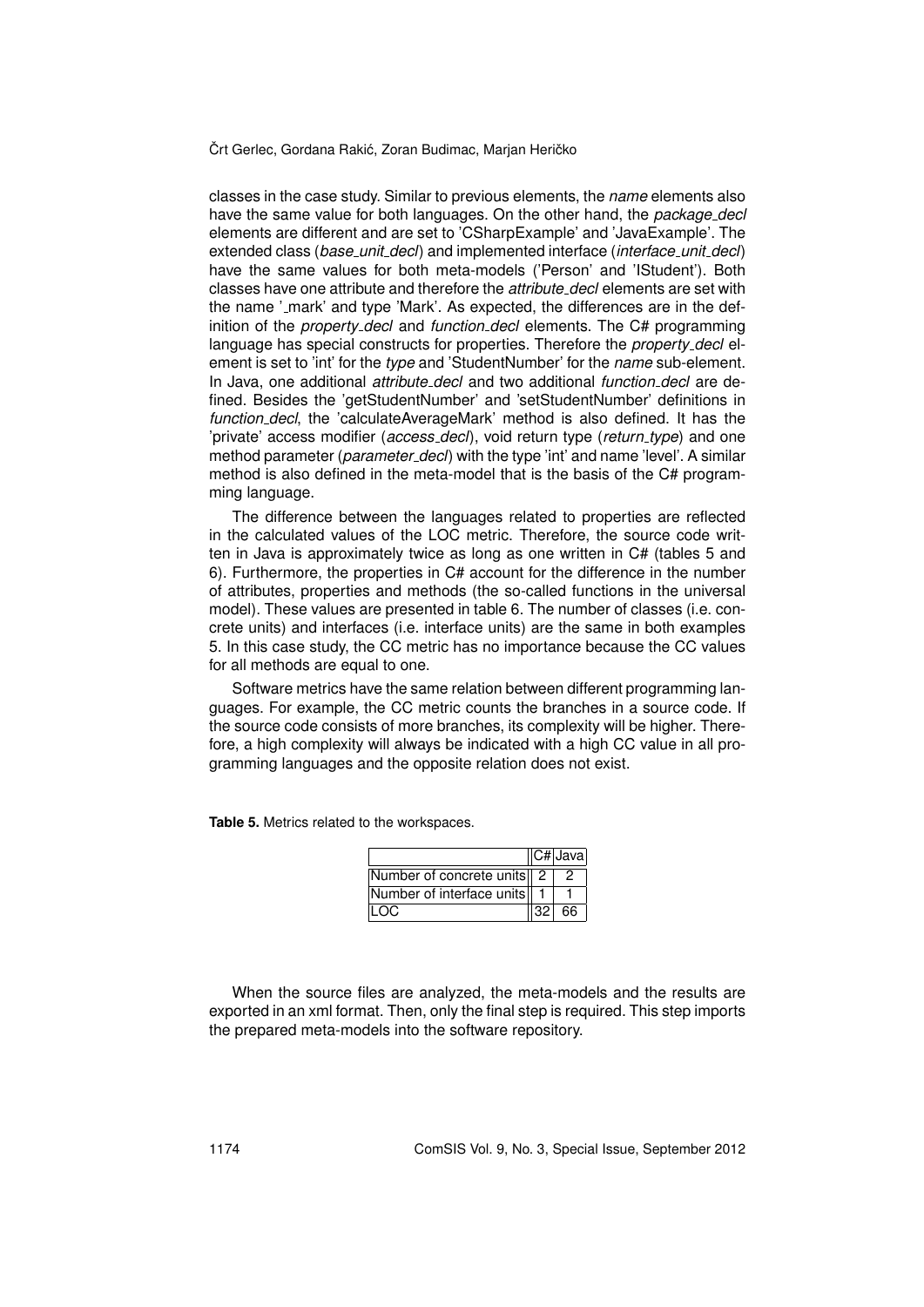**Table 6.** Metrics related to the class Student.

| class Student        |  | $\overline{ C# }$ Java |
|----------------------|--|------------------------|
| Number of attributes |  | 2                      |
| Number of properties |  | 0                      |
| Number of functions  |  | з                      |
| LOC.                 |  | $15$ 22                |

### **6. Validity and limitations**

This section is focused on an internal and external validity [28] and on the limitations of the study. In order to guarantee the accuracy of the extracted data from the raw source files, the ANTLR language tool was used. Furthermore, the C# and Java grammar, which describes a programming language, were used. The tool requires a syntactically correct source code in order to build an abstract syntax tree. However, the tree constitutes the basis for extracting the meta-data into the meta-models used by framework.

The metrics' value calculations rely on the nodes defined in the abstract syntax tree. Therefore, the metrics' equations are unified and defined only once in the higher level of abstraction. For example, if the metric for calculating cyclomatic complexity is defined upon the universal nodes in a syntax tree then their values could be easily calculated for C# and Java programming language without knowing the specifics of the programming language. Furthermore, such an approach enables the calculation of software metrics in the same way between programming languages. Thus, comparing the quality of heterogeneous systems in such an environment is more accurate.

In this research, a programming language independent framework for analyzing software evolution was successfully applied in a case study and partly in the preliminary work. In the first part, the source code of two programming languages (i.e. C# and Java) were used in order to analyze its structure. The results showed that the meta-model for describing software structure was successfully populated with the meta-data. In the second part, the SMIILE tool that evaluates software metrics was used. Several software metrics were defined using the eCST and tested with different programming languages.

The metric values were correctly calculated for all cases. This was proven by using independent and language-specific software metrics tools.

The research showed that the framework is general (i.e. programming language independent) and can be used for more programming languages.

The limitation of the framework is the extent of meta-data that are described in the meta-model for representing software structures. The study has been limited to the subset of changes defined in Fowler's book [18]. However, the book contains numerous refactorings for resolving bad smells in code and design. From this perspective, this limitation is not a real limitation. Furthermore, software metrics' support gives additional value to the framework because the quality of changes can be tracked.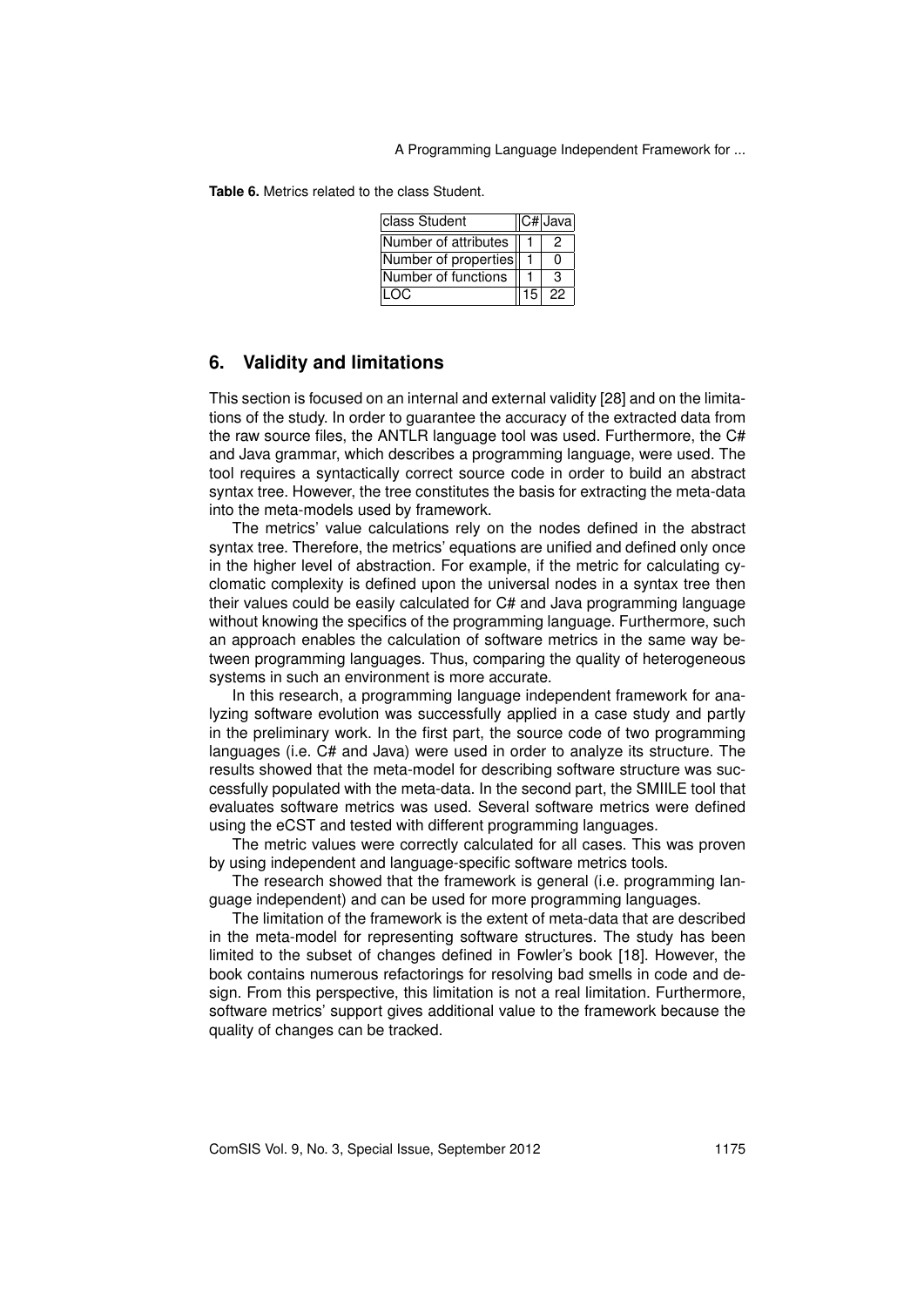Different structural source code changes cannot always be compared among programming languages. Some of them have special object-oriented constructs (e.g. properties in C#) or behaviour (e.g. some languages support multiple inheritance). Another limitation is that the LOC metric has to be compared with caution. For example, a high LOC value in a class (e.g. 10,000 lines of code) will always indicate a large class and vice versa. On the other hand, we cannot predict that the LOC values of the classes with the same behaviour, written in C# and Java, will be equal. However, even if we can not strictly compare every aspect among languages, we still provide consistent monitoring of software evolution. Furthermore, adding weights to some metric values (e.g. the LOC metric) can lead to better comparability among languages. However, such an approach can improve the framework in the future.

### **7. Related work**

In the last decade, different approaches for evaluating software artifacts have been used. Therefore, this section will focus on existing tools and approaches for evaluating software metrics and software structure through the software development process. As the analisys of related work will show, the integrated approach to application of software metrics algorithms and analysis of software evolution that are independent on programming languages are not existant in usable form. The first part describes the approaches for evaluating software metrics, the second part describes the approaches for representing software structure and the third part is focused on programming language independence.

The majority of problems are related to programming language dependency. However, the last part of the analysis describes some more or less successful approaches in order to overcome this issue. To improve existing approaches, new framework that is based on internal representation of source code with improved characteristics was developed.

#### **7.1. Software metric approaches**

In this section, the findings of current problems in the application of software metrics in practice are described [39]. Some preliminary observations of the field show that the main problem lies in the weaknesses of available metric tools and techniques. These observations are based on numerous reports on the weaknesses of existing tools in both practice and in the academic world ([30] and [32]).

Our analysis included 20 tools, with six of them being representative examples. The tools were analyzed with respect to two groups of criteria.

The first group of criteria is related to the usage range of a tool and by the nature and structure of the software product being measured. However, the group of criteria consists of: platform independence, input language independence and a list of supported metrics. The following metrics were considered:

**–** the cyclomatic complexity - CC,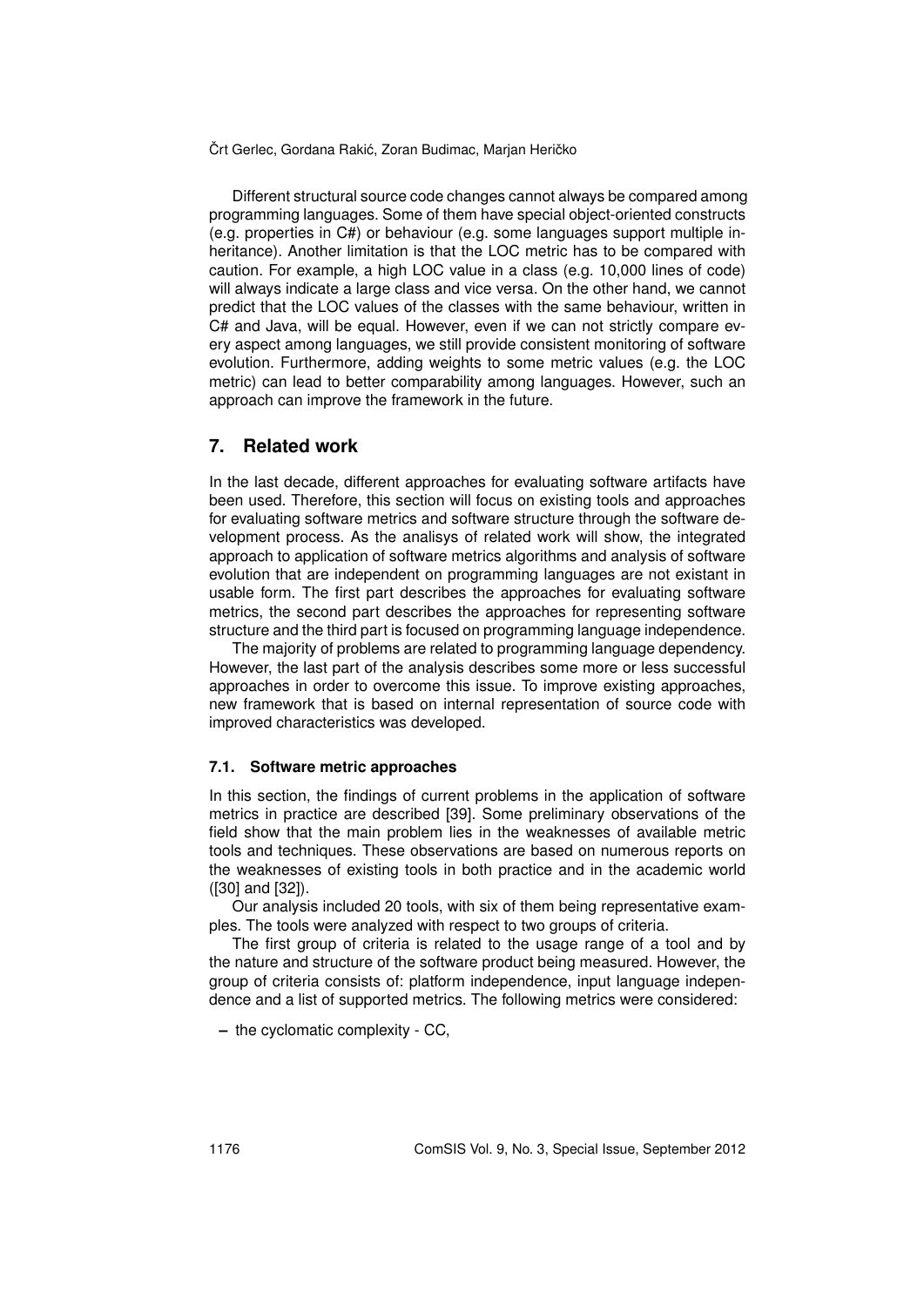- **–** the Halstead metrics H,
- **–** lines of code LOC (if a tool calculates any of the LOC (SLOC, CLOC, etc.) metric, then the corresponding cell contains the '+' symbol),
- **–** the object-oriented metrics OO (if a tool supports any of the OO metrics, then the corresponding cell contains the '+' symbol. The mark '\*' next to the symbol '+' means that a tool only partially satisfied specified criteria) and
- **–** the others (if a metric is supported and it does not belong on the list above, then the criteria is marked with  $a'$ +').

The results for six representative tools can be seen in Table 7.

| Tool        | Producer                         |           | Platform Language |           |     |           |           | Other            |
|-------------|----------------------------------|-----------|-------------------|-----------|-----|-----------|-----------|------------------|
|             | [see ref]                        | indep.    | indep.            |           |     |           |           | CCHLOCOO metrics |
| <b>SLOC</b> | D. Wheeler                       |           | $\ddot{}$         |           |     |           |           |                  |
|             | [47]                             |           |                   |           |     |           |           |                  |
| Code        | Geronesoft                       |           | $\ddot{}$         |           |     | $\ddot{}$ |           |                  |
| Counter Pro | [2]                              |           |                   |           |     |           |           |                  |
|             | Source Monitor Campwood Software |           |                   | $\ddot{}$ |     | $\ddot{}$ | $\ddot{}$ |                  |
|             | [8]                              |           |                   |           |     |           |           |                  |
| Understand  | <b>ScientificToolworks</b>       | $\ddot{}$ |                   | $\ddot{}$ | $+$ | $\ddot{}$ |           |                  |
|             |                                  |           |                   |           |     |           |           |                  |
| <b>RSM</b>  | MSquared                         | $\ddot{}$ |                   | $\ddot{}$ | $+$ | $\ddot{}$ |           |                  |
|             | Technologies [7]                 |           |                   |           |     |           |           |                  |
| Krakatau    | Power Software                   |           | $+$ *             | $\ddot{}$ | $+$ | $\ddot{}$ | $\ddot{}$ |                  |
|             | [5], [6]                         |           |                   |           |     |           |           |                  |

**Table 7.** Software metric tools and observed criteria

The important conclusions of this analysis are below.

- **–** The analyzed tools could be divided into two categories.
	- *•* The first category includes tools that only calculate simple metrics (i.e. the LOC metrics) but for a wide set of programming languages.
	- *•* The second category of tools is characterized by a wide range of metrics but limited to a small set of programming languages. There were attempts to bridge the gap between these categories, but without success. This is a limitation because there are many legacy software systems written in ancient languages, whereas modern metric tools cannot be applied uniformly.
- **–** Even if the tools support some object-oriented metrics, the amount of supported metrics is fairly small. This is especially true when compared to the broad application of the object-oriented approach within current software development.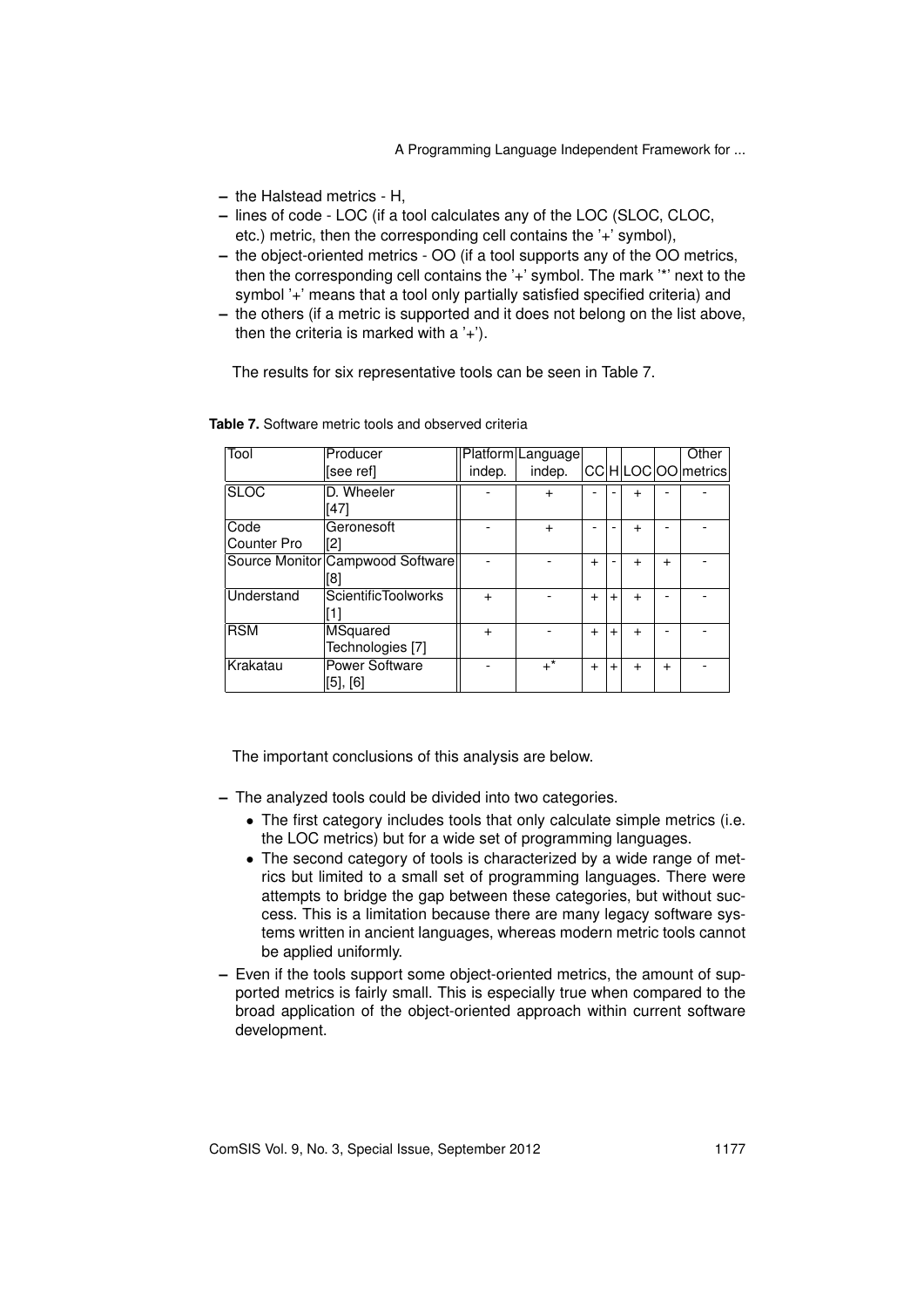However, we have demonstrated on representative languages that the SMI-ILE is language independent for currently implemented software metrics (section 3.3). The process of calculating them can be strictly connected with the language syntax (e.g. the CC metric) or it can be less sensitive to its syntax and lexical analysis because we have enough data in the universal nodes (e.g. the LOC metric with the first and the last line). The object-oriented metrics are still decently supported in tools. However, we have an internal representation of the source code and its design. This is the basis for metric calculation and our next task is to extend the set of algorithms for calculating software metrics[38].

Furthermore, the analysis considered support for processing and interpreting the calculated metric results via the given tools. The criteria were: the history of the source code, the metric results' storing facility, a graphical representation of the calculated values and an interpretation of the calculated values including suggestions for improvements based on the calculated values. The general conclusion was that many techniques and tools compute numerical results with no real interpretation of their meaning. The only interpretations of numerical results that can be found are graphical. These results possess little or no value for practitioners, who need suggestions or advice on how to improve their project based on the metrics' results. Recommendations for an improvement, or even the automation of an improvement based on the obtained metrics results, would be significantly useful for the way to the real practical usability of software metrics.

Today, complex software projects are developed in several programming languages while available software metric tools are not language independent. When taking these facts into account, we can conclude that the use of several software metric tools in one project is required. An additional problem is that different software tools often provide different values for the same metric, calculated on the same product or its component [36],[32]. One of the reasons for this is the fact that the rule for metrics calculations could be differently interpreted and implemented with different tools [43]. On the other hand, our approach uses a common internal representation of the source code and meta-model for all programming languages that represents a basis for metrics calculation. Such an approach enables the same metrics calculation algorithms across different programming languages.

#### **7.2. Approaches for analyzing software structure**

Software evolution analysis covers different aspects of software development. ¿From the granularity level, two major approaches exists. The version-centered approach considers versions to be a representation of granularity, while the history-centered approach considers history to be a representation of granularity [21].

The research conducted by Gîrba et al. [21] focused on the set of requirements that an evolution meta-model should have. Therefore, they defined a meta-model where history is modeled as an explicit entity. A time component was set as the basis for structural information, which thus provides a common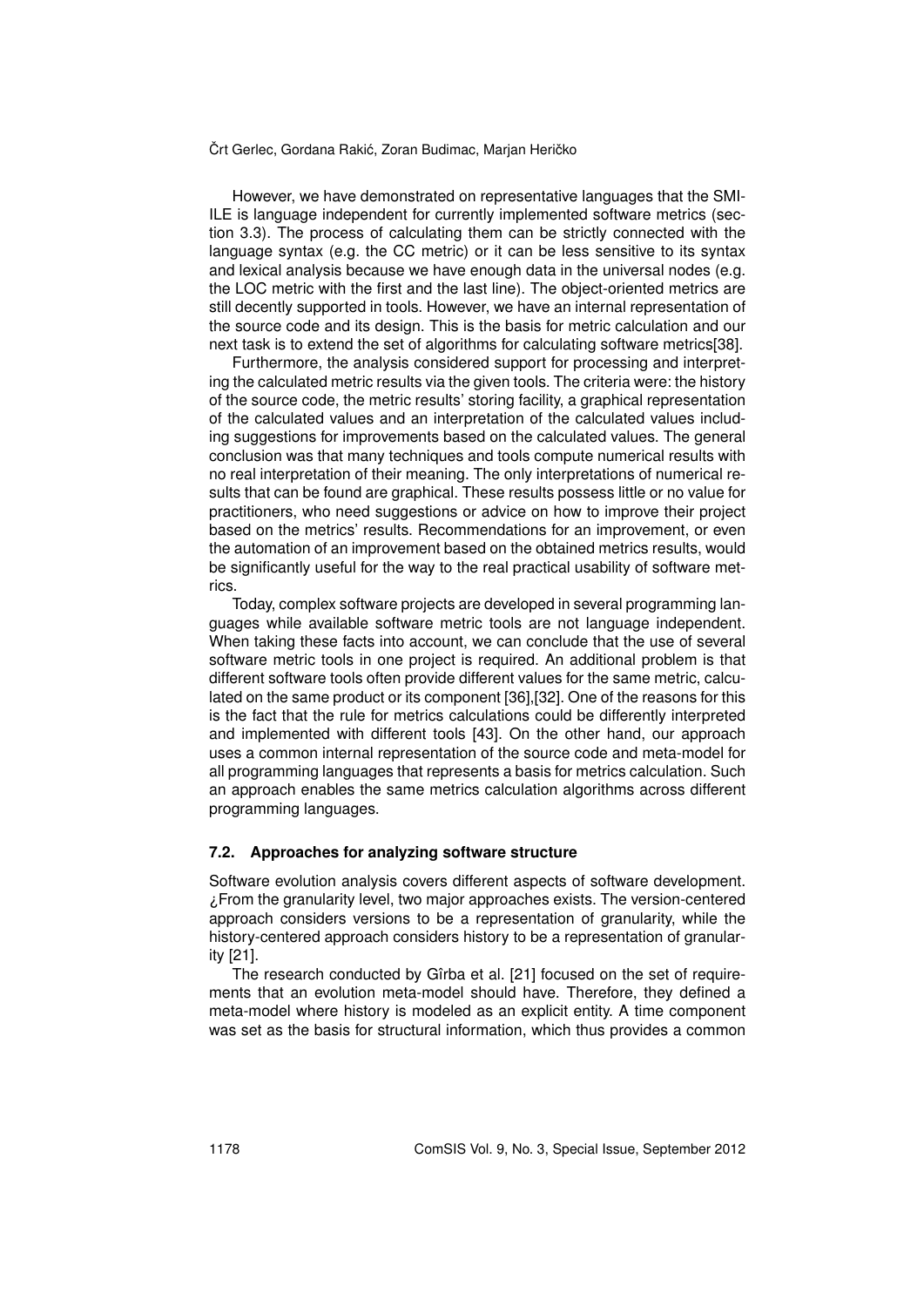infrastructure for expressing and combining evaluation analysis and structural analysis. The authors also focused on different abstraction and detailed levels, the ability to compare and combine property evolutions and the ability of history navigation between relations. Our meta-model differs from this study in three aspects: the meta-model is programming-language independent (supports object-oriented and procedural languages), it has the ability to represent software metrics and it provides a sufficient basis for detecting structural code changes between versions.

Tichelaar et al. [45] investigated similarities between refactorings for Smalltalk and Java programming languages. They derived a language independent meta-model for object-oriented source code and showed that it is feasible to build a language independent engine for refactorings on top of this meta-model. Our study is similar in the context of an independent meta-model and differs in the ability to provide sufficient data to analyze different structural source code changes between versions over the software evolution. However, some refactorings are composed by one or several structural source code changes.

Studies conducted in [21, 45] are based on a language independent and extensible model for modeling object oriented software systems, called FAMIX [44].

#### **7.3. Programming language independence**

This section focuses on various universal software tools that strive to achieve the independence of an input programming language.

The FAMIX meta-model [44] boasts one of the most similar general goals with our project. Its strength is mainly in language independence. It supports OO design (at the interface level of abstraction) for various input programming languages and is supported by separate tools for filling in the meta-model with sources in different programming languages. Our approach is more general it is based on (enriched) syntax trees representing all aspects of source code, instead of just the design. It is thus equally appropriate for supporting a broader set of software metrics. However, it also fully supports procedural languages, including legacy ones (e.g., COBOL).

Arbuckle[11] presented an interesting approach for the measuring evolution of a multi-language software system. He avoids difficulties related to syntax, semantics and language paradigms by looking directly at relative shared information content. His approach measures a relative number of bits of shared binary information between artifacts of consecutive releases. However, our approach uses source code changes from software repositories to analyze software evolution.

The ATHENA tool for assessing the quality of software [15] was based on the parsers that generate abstract syntax trees as a representation of a source code. The generated trees were structured in such a way that the metric algorithms were easily applied. The final goal of the tool was to generate a report that describes the quality. However, it was only executable under the UNIX operating system and its official support is not available anymore. Our approach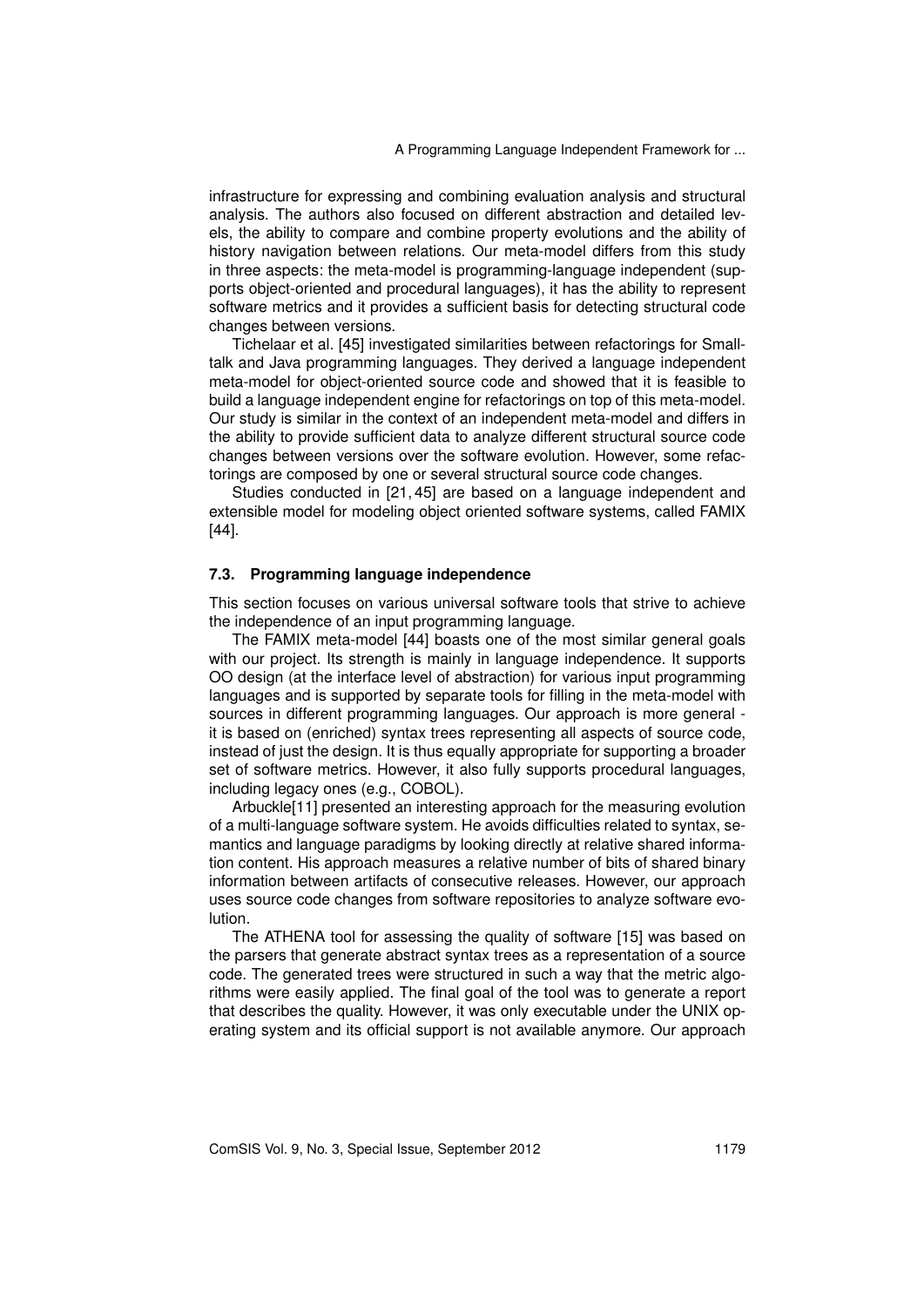is also based on usage of specific parser for generating of syntax trees, but our parers are not manually implemented but generated by a parser generator. This makes the process of adding support for a new programming language easier. Furthermore, the eCST has a richer representation than AST. At the end, the SMIILE tool is implemented in Java and can therefore be used on a broader range of platforms.

The development of the CodeSquale metrics tool was based on a similar idea. The early results were published on the project website [3], [4]. The authors developed a system, based on the representation of a source code through abstract syntax trees, and implemented one object-oriented metric for the Java source code. Furthermore, an idea for the additional implementation of other metrics and opportunities for extending the tree to other programming languages was described. However, their final goal was programming language independence. Unfortunately, later results were not published. However, a weakness of the project was the use of an AST to represent source code. By using the eCST we are able to implement algorithms that are independent of programming language.

The Wide Spectrum Language (WSL) [10] is used for the intermediate representation of software programs in translating legacy to maintainable code (eg. assembly code to C/COBOL code). The main characteristics of WSL is a formal background and the application of formal transformations of code internally represented by using abstract syntax trees. Even the WSL is (by definition) independent of programming languages. Nevertheless, it still does not support object-oriented languages. In the process of program transformation, a small set of software metrics is used to measure the effects of transformations. In comparison with WSL, our approach supported a broader scope of languages and metrics (including object-oriented).

Static analysis usually includes some metrics calculation and further analysis of the obtained values. Such a study was presented in [46] where the authors used a static analysis for student programs written in Java. The study is based on an abstract syntax tree (AST) to represent the code. The XML format was used in order to represent the data.

The AST representation of the source code also led to language independence in some related areas of software engineering. The tool described in [16] uses the abstract syntax tree for the representation of source code in a duplicated code analysis. The tree has specific mechanisms designed for the easier implementation of algorithms and comparisons. A similar approach was described in [13] but a more complex algorithm for comparison was implemented.

An approach for detecting similar classes in Java source code was presented in [42]. Furthermore, ASTs were also used to monitor software changes [35]. The specified tool was implemented for the analysis of code written in the C programming language. Its significance is in its ideas for change analysis based on AST.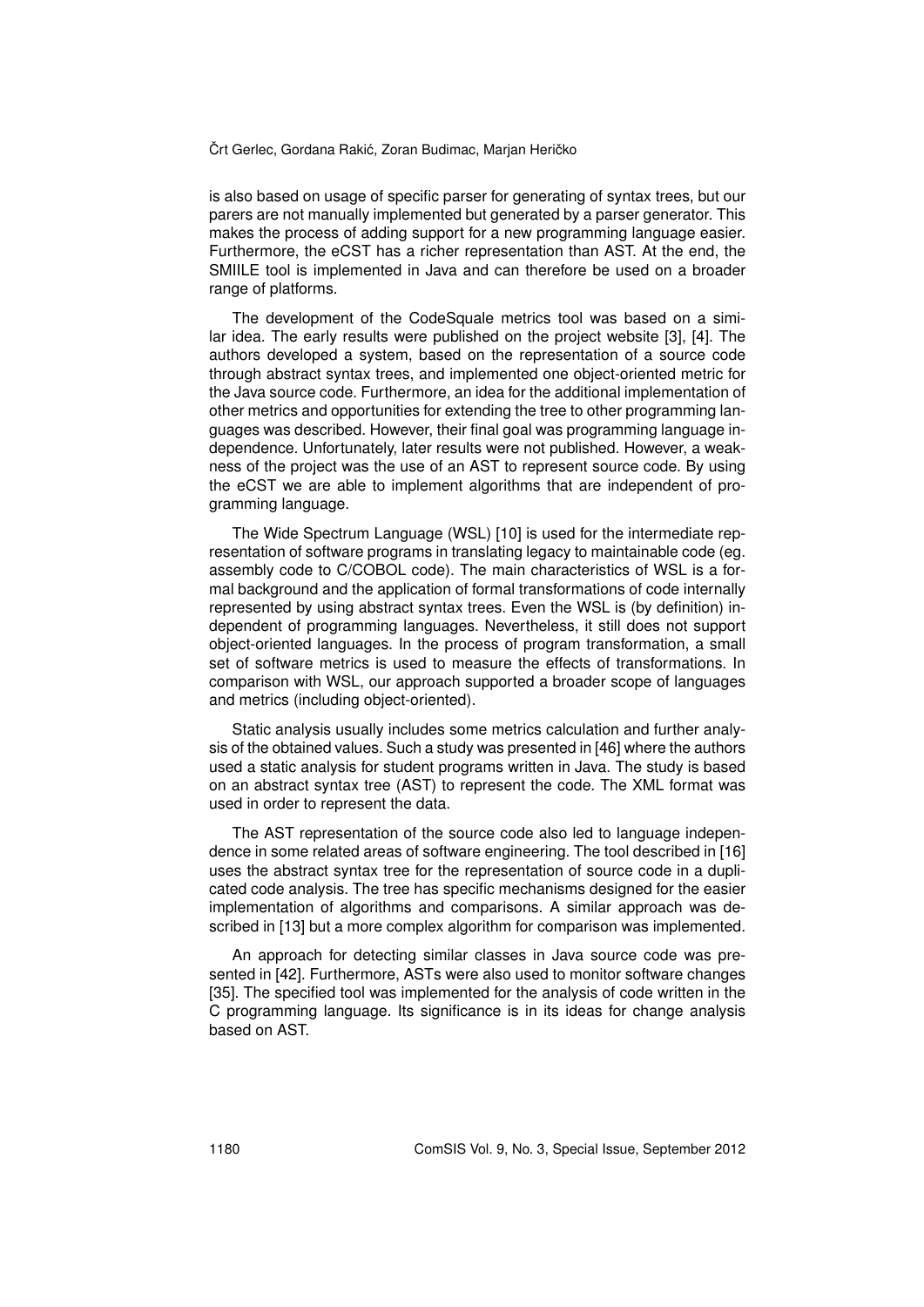### **8. Conclusion and future work**

The programming language independent framework for analyzing software structure and metrics during software development and evolution was presented in the study. The framework consists of three modules. The first one defines the meta-model for providing sufficient data, which constitutes the basis for approaches dealing with software change detection processes. The second module uses a mechanism for evaluating software metrics. Both modules are built on the eCST for the unified representation of a source code. The last module contains an approach for collecting evolutionary software artifacts that then enables further analysis.

The integration of improved characteristics of eCST into a framework for metrics calculation and the framework for software evolution extended by software metrics and the changes repository lead to the following important benefits.

- **–** Usage of the eCST leads to language independence.
- **–** The storing of software metrics in the software metrics repository enables a better interpretation of acquired data.
- **–** Integration with the repository additionally gives opportunities to extend it in such a way as to store data about structural software changes.
- **–** Enables the further analysis of stored data (e.g. custom metrics) and provides the opportunity to give recommendations to users about the improvement of a product and the development process or even the automation of some of the suggested improvements (e.g. automatic refactoring). The need for this analysis is examined in the related work. An advanced calculation on metric values and visualization are enabled by the software metrics repository and the rest of an intelligent analysis are planned for future work.

These features distinguish the framework from existing techniques and approaches and provide it with significant prospects in the field of software development and evolution. Furthermore, a special engine for detecting structural source code changes is already being implemented, but it is out of the scope of this paper.

The framework was successfully presented in the case study. In the first part, the software structure was analyzed from source code written in two different programming languages (i.e. C# and Java). The data extracted from the eCST into the meta-model fulfilled all described requirements. However, programming language independency of the eCST has been also shown on other case studies [39] and [40]. Therefore, the extraction is independent of an input language. In the second part, several software metrics were evaluated based on the same source code. The algorithms defined upon the universal nodes correctly calculated the values for *lines of code* and *cyclomatic complexity* and also for some other design metrics (i.e. *NOC, NOA, NOM*). In the last part, the results were successfully imported into the software repository for collecting and storing meta-data.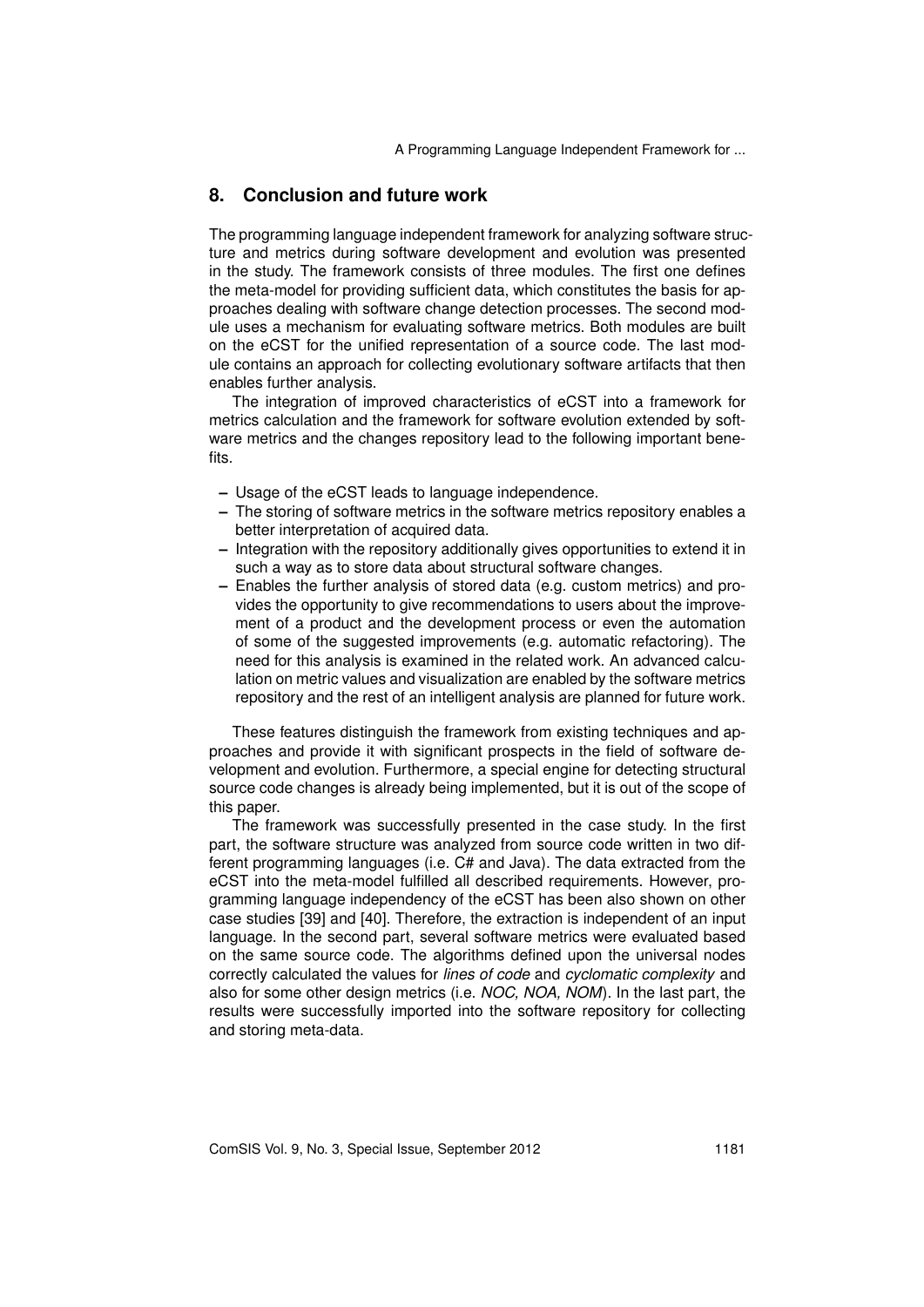The framework and its components are still on prototype level. In future work, the framework will be tested with more programming languages and adjustments will be made if necessary. Also, support for additional algorithms for calculating software metrics will be added. Furthermore, all data will be stored in a repository with the intention of analyzing the correlation between the changes and software quality and to provide more useful information to the user or even to develop an automated quality improvement.

**Acknowledgments.** Work of the second and third author is partially supported by the Serbian Ministry of Science and Technological Development through project no. OI174023 "Intelligent Techniques and Their Integration into Wide-Spectrum Decision Support". Bilateral project between Slovenian Research Agency and Serbian Ministry of Science and Technological Development (Grant BI-SR/10-11-027) enabled the exchange of visits and ideas between authors of this paper and their institutions.

#### **References**

- 1. Understand 2.0 user guide and reference manual. online (2008), http://www.scitools.com
- 2. Code counter pro. online (2010), http://www.geronesoft.com/
- 3. Codesquale. online (2010), http://code.google.com/p/codesquale/
- 4. Codesquale. online (2010), http://codesquale.googlepages.com/
- 5. Krakatau essential pm (kepm)- user guide 1.11.0.0. online (2010), http://www.powersoftware.com/
- 6. Krakatau suite management overview. online (2010), http://www.powersoftware.com/
- 7. Rsm. online (2010), http://msquaredtechnologies.com/
- 8. Sourcemonitor,. online (2010), http://www.campwoodsw.com/sourcemonitor.html
- 9. Antlr another tool for language recognition (2011), http://www.antlr.org
- 10. Wsl wide spectrum language (2012), http://www.smltd.com/wsl.htm
- 11. Arbuckle, T.: Measuring multi-language software evolution: a case study pp. 91–95 (2011)
- 12. Basili, V.R.: Data collection, validation and analysis, p. 143160. MIT Press (1981)
- 13. Baxter, I.D., Yahin, A., de Moura, L.M., Sant'Anna, M., Bier, L.: Clone detection using abstract syntax trees. In: ICSM. pp. 368–377 (1998)
- 14. Breivold, H.P., Crnkovic, I., Larsson, M.: A systematic review of software architecture evolution research. Information and Software Technology 54(1), 16 – 40 (2012)
- 15. Christodoulakis, D., Tsalidis, C., van Gogh, C., Stinesen, V.: Towards an automated tool for software certification. In: Tools for Artificial Intelligence, 1989. , IEEE International Workshop on Architectures, Languages and Algorithms. pp. 670–676 (1989)
- 16. Ducasse, S., Rieger, M., Demeyer, S.: A language independent approach for detecting duplicated code. In: ICSM. pp. 109–118 (1999)
- 17. Fenton, N.E., Neil, M.: Software metrics: successes, failures, and new directions. Journal of Systems and Software (1999)
- 18. Fowler, M., Beck, K., Brant, J., Opdyke, W., Roberts, D.: Refactoring: Improving the Design of Existing Code. Addison-Wesley Professional, 1 edn. (Jul 1999)
- 19. Črt Gerlec, Andrej Krajnc, M.H.J.B.: Mining source code changes from software repositories. Central and Eastern European Software Engineering Conference in Russia (2011)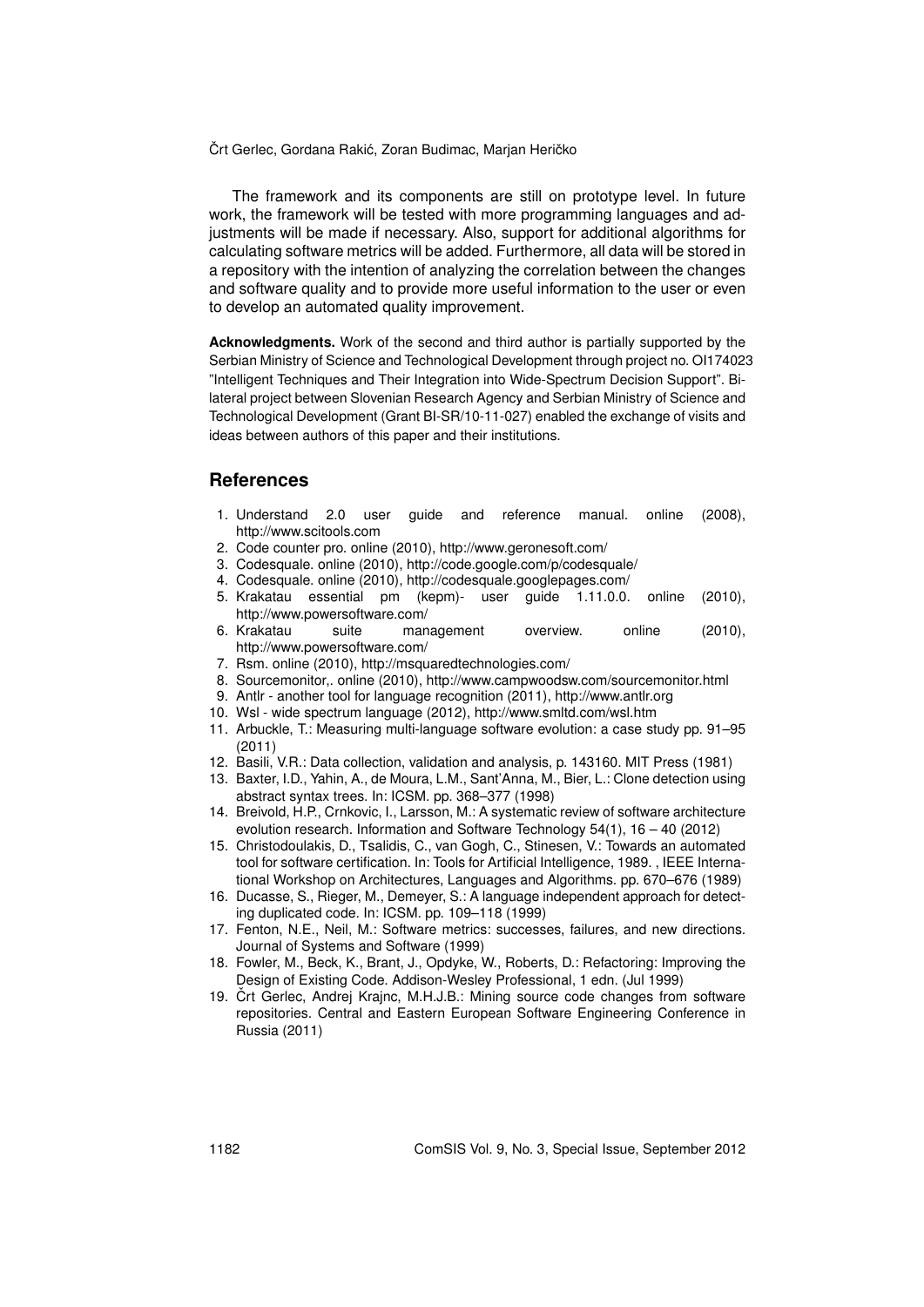- 20. Gilb, T.: Software Metrics. Chartwell-Bratt (1976)
- 21. Gîrba, T., Ducasse, S.: Modeling history to analyze software evolution: Research articles. J. Softw. Maint. Evol. 18, 207–236 (May 2006)
- 22. Goeminne, M., Mens, T.: A comparison of identity merge algorithms for software repositories. Science of Computer Programming (2011)
- 23. Grune, D., Bal, H.E., Jacobs, C.J.H., Langendoen, K.: Modern Compiler Design. John Wiley (2002)
- 24. Harrison, W.: A flexible method for maintaining software metrics data: a universal metrics repository. Journal of Systems and Software 72(2), 225–234 (2004)
- 25. Heričko, M., Živkovič, A., Porkolb, Z.: A method for calculating acknowledged project effort using a quality index. Informatica 31(4), 431–436 (2007)
- 26. Illes-Seifert, T., Paech, B.: Exploring the relationship of a files history and its faultproneness: An empirical method and its application to open source programs. Information and Software Technology 52(5), 539 – 558 (2010)
- 27. Institute, C.M.U.S.E., Martin, R., Carey, S., Coticchia, M., Fowler, P., Maher, J.: Proceedings of the Workshop on Executive Software Issues, August 2-3 and November 18, 1988. Technical report, Carnegie Mellon University, Software Engineering Institute (1989)
- 28. Jedlitschka, A., Ciolkowski, M., Pfahl, D.: Reporting experiments in software engineering. Guide to advanced empirical software engineering (1), 201–228 (2008)
- 29. Kan, S.: Metrics and Models in Software Quality Engineering Second Edition Boston. Addison-Wesley (2003)
- 30. Lanza, M., Marinescu, R.: Object-Oriented Metrics in Practice Using Software Metrics to Characterize, Evaluate, and Improve the Design of Object-Oriented Systems. Springer (2006)
- 31. Lehman, M., Ramil, J.F., Kahen, G.: Evolution as a noun and evolution as a verb. In: Proc. Workshop on Software and Organisation Co-evolution (SOCE) (July 2000)
- 32. Lincke, R., Lundberg, J., Löwe, W.: Comparing software metrics tools. In: ISSTA. pp. 131–142 (2008)
- 33. Madhavji, N.H., Fernandez-Ramil, J., Perry, D.: Software Evolution and Feedback: Theory and Practice. John Wiley & Sons (2006)
- 34. N. Fenton, S.L.P.: Software Metrics: A Rigorous and Practical Approach. Thomson Computer Press (1996)
- 35. Neamtiu, I., Foster, J.S., Hicks, M.W.: Understanding source code evolution using abstract syntax tree matching. In: MSR (2005)
- 36. Novak, J., Rakic, G.: Comparison of software metrics tools for :net. In: Proc. of 13th ´ International Multiconference Information Society - IS, Vol A. pp. 231–234 (2010)
- 37. Pfleeger, S.: Lessons learned in building a corporate metrics program. Software, IEEE 10(3), 67 –74 (may 1993)
- 38. Rakic, G., Budimac, Z.: Introducing enriched concrete syntax trees. In: Proc. of 13th ´ International Multiconference Information Society - IS, Vol A. pp. 211–214 (2011)
- 39. Rakic, G., Budimac, Z.: Problems in systematic application of software metrics and ´ possible solution. In: Proc. of The 5th International Conference on Information Technology (ICIT) (2010)
- 40. Rakic, G., Budimac, Z.: Smiile prototype. AIP Conference Proceedings 1389(1), ´ 853–856 (2011)
- 41. Rochkind, M.J.: The source code control system. IEEE Transactions on Software Engineering 1(4), 364–370 (1975)
- 42. Sager, T., Bernstein, A., Pinzger, M., Kiefer, C.: Detecting similar java classes using tree algorithms. In: MSR. pp. 65–71 (2006)

ComSIS Vol. 9, No. 3, Special Issue, September 2012 1183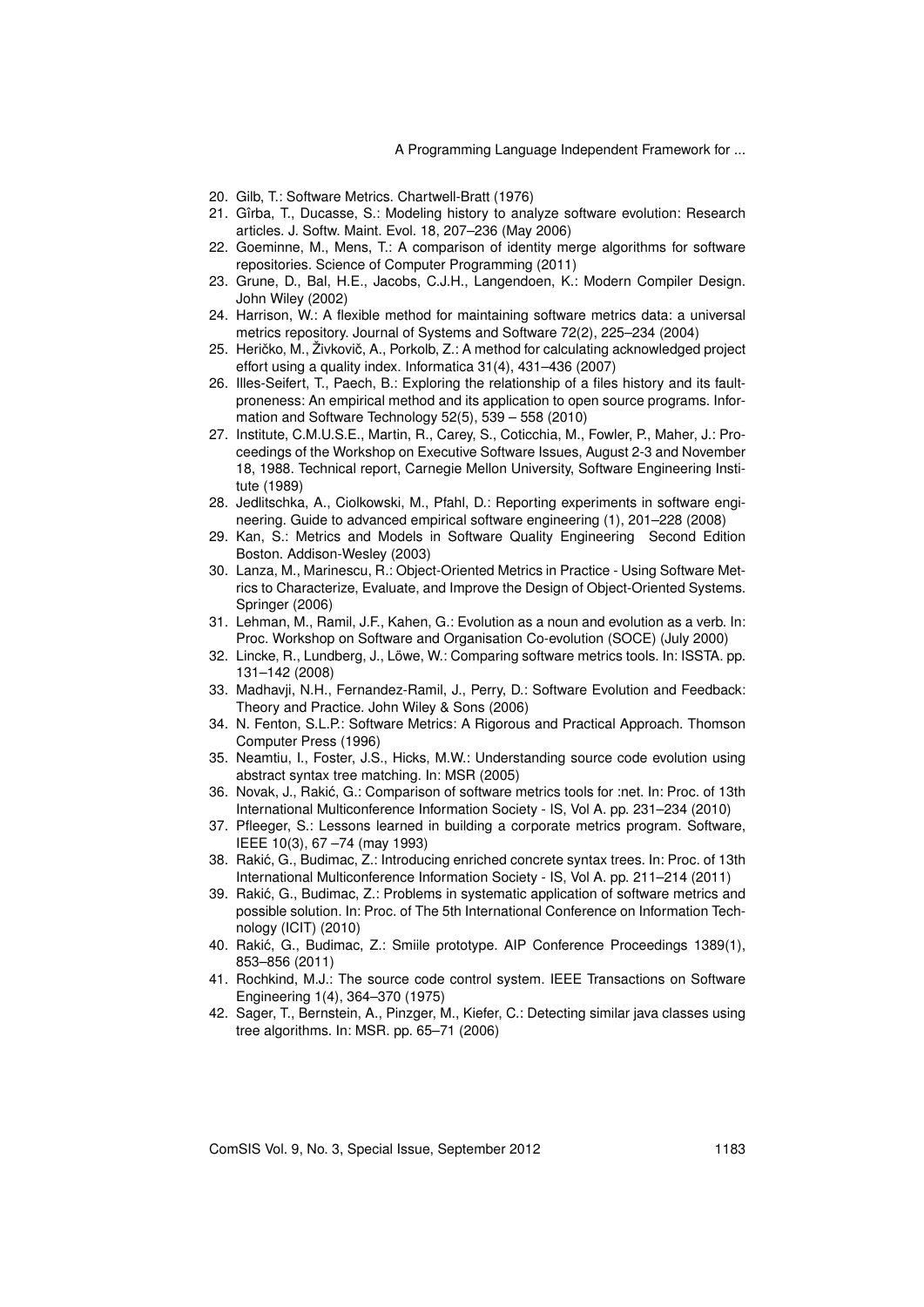- 43. Scotto, M., Sillitti, A., Succi, G., Vernazza, T.: A non-invasive approach to product metrics collection. Journal of Systems Architecture 52(11), 668–675 (2006)
- 44. Tichelaar, S., Ducasse, S., Demeyer, S.: Famix and xmi. In: Reverse Engineering, 2000. Proceedings. Seventh Working Conference on. pp. 296 –298 (2000)
- 45. Tichelaar, S., Ducasse, S., Demeyer, S., Nierstrasz, O.: A meta-model for languageindependent refactoring. In: Principles of Software Evolution, 2000. Proceedings. International Symposium on. pp. 154 –164 (2000)
- 46. Truong, N., Roe, P., Bancroft, P.: Static analysis of students' java programs. In: ACE. pp. 317–325 (2004)
- 47. Wheeler, D.A.: Sloccount user's guide, version 2.26. online (2004), http://www.dwheeler.com/sloccount/sloccount.html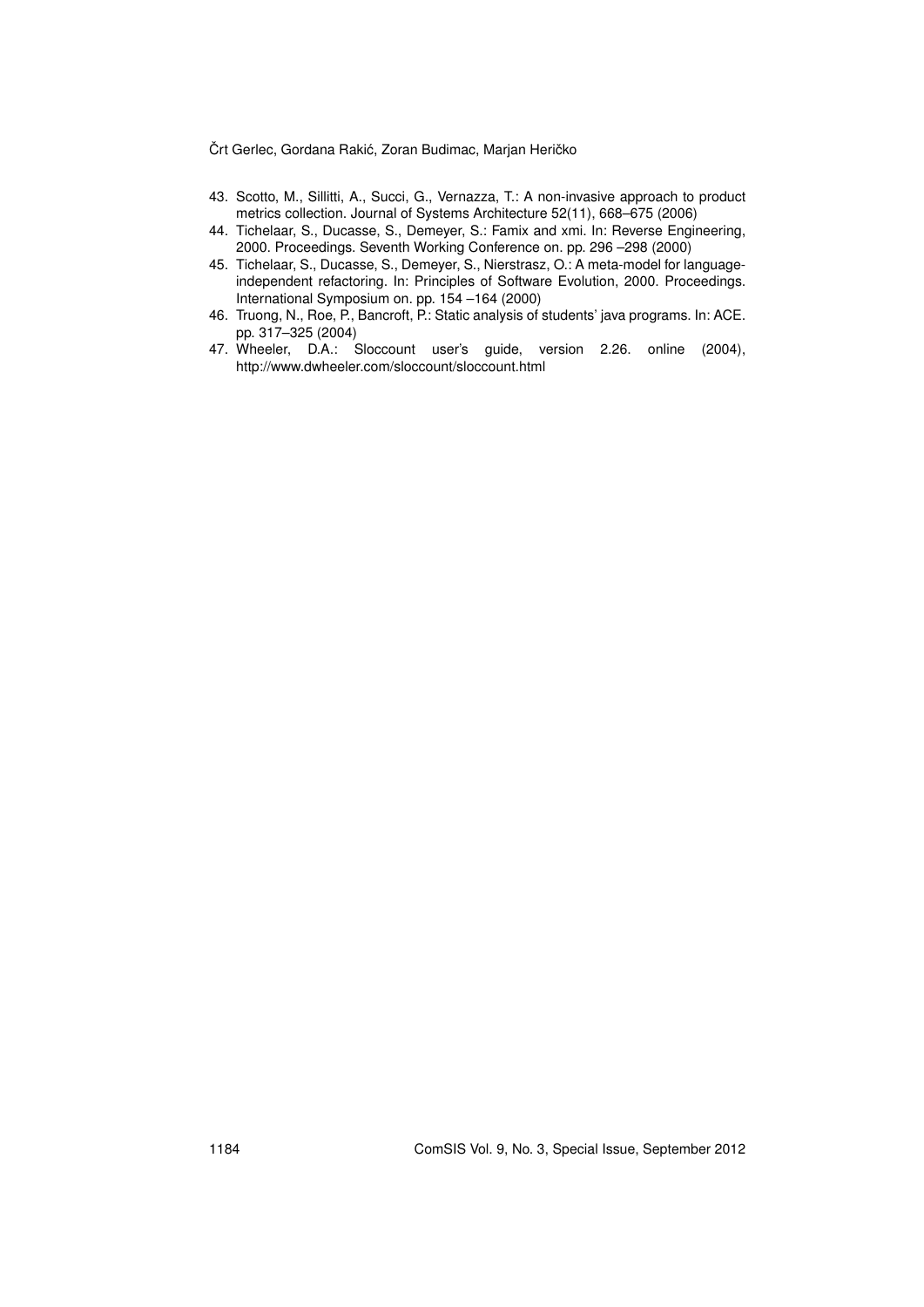## **Appendix**

**Table 8.** Catalog of universal nodes.

| coresponding element                               |
|----------------------------------------------------|
| of language syntax                                 |
| package, workspace, etc                            |
| class, implementation module, etc                  |
| abstrat class, etc                                 |
| interface, definition module, etc                  |
| extended class                                     |
| IMPLEMENTED_INTERFACE_UNITS implemented interface, |
| corresponding definition module, etc.              |
| instantionation of a new object                    |
| unit or function import                            |
| attribute, field, etc.                             |
| property                                           |
| method, procedure, function, etc                   |
| call of a function                                 |
| parameters of a function                           |
| parameters passed to a function                    |
| local variable defined in functions                |
| main block of program                              |
| Any statement                                      |
| <b>Any Branch Statement</b>                        |
| (each branch will be additionally marked)          |
| <b>Branch in Branch Statement</b>                  |
| Any Loop Statement                                 |
| <b>Any Jump Statement</b>                          |
| Condition (in loop, branch,statements)             |
| each branch of condition                           |
| separated by logical operator                      |
| logical operator (in condition)                    |
| any operator                                       |
| any operand                                        |
| name of any element (unit, function, etc.)         |
| type of any element (unit, function, etc.)         |
|                                                    |

**Črt Gerlec** is a researcher and PhD student associated with the Faculty of Electrical Engineering and Computer Science, Institute of Informatics at the University of Maribor. His research interests are mining software repositories, software evolution, software quality, software metrics, information systems and

ComSIS Vol. 9, No. 3, Special Issue, September 2012 1185